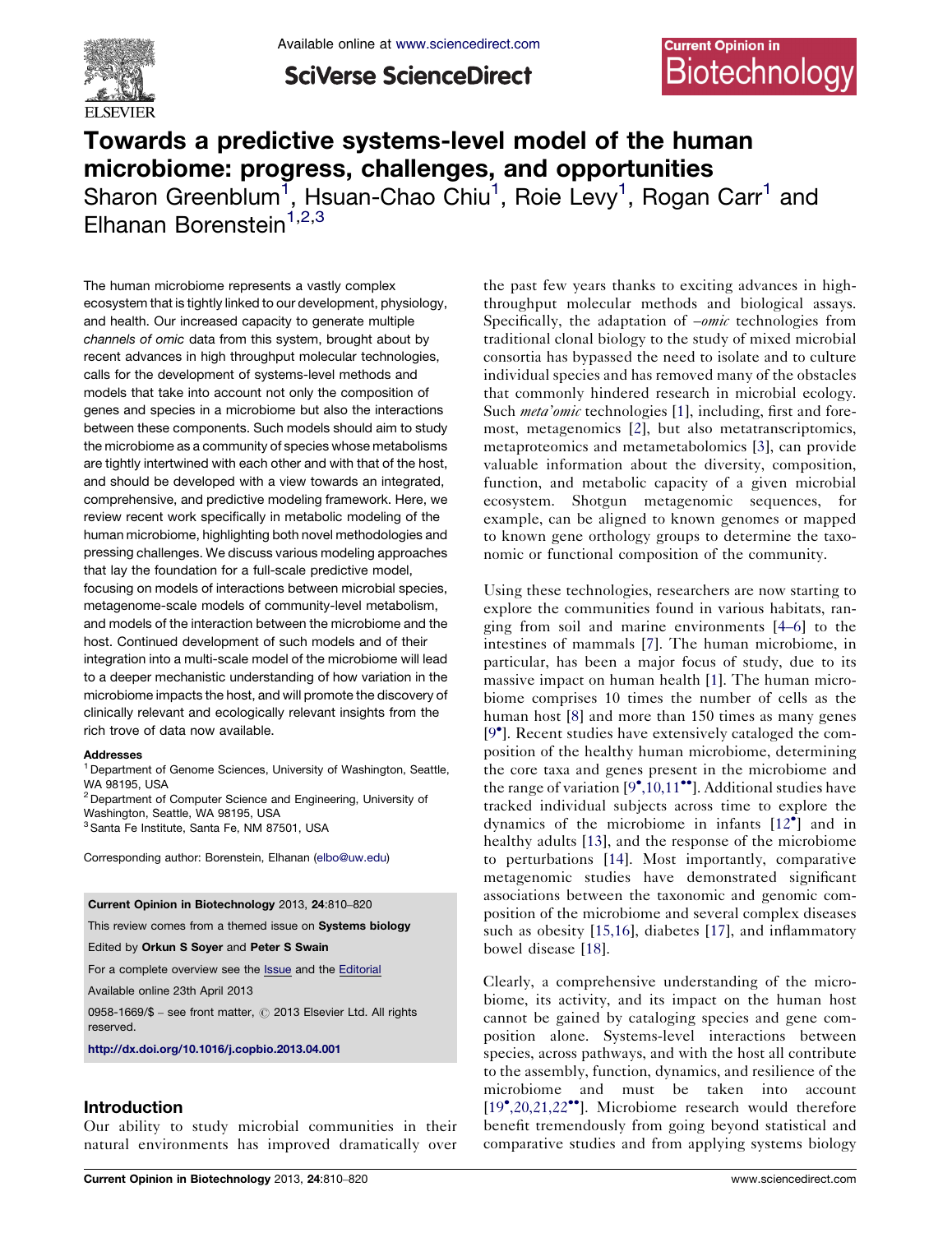approaches to study the microbiome across multiple levels [23–[25\]](#page-7-0). Multiple such approaches have been proposed, drawing on established modeling concepts from a variety of disciplines, including graph theory-based modeling, dynamical modeling, game-theoretical approaches, and agent-based modeling [\[26](#page-7-0)–29]. Here, we focus specifically on network-based and stoichiometric frameworks, which have proved successful in elucidating causal mechanisms underlying the behavior of single species [\[30](#page-7-0)–32], their ecology [\[33](#page-8-0)], and their evolution [[34,35](#page-8-0)]. These frameworks can easily be applied on a large-scale and utilize single time-point data. Ultimately, however, microbiome research should aim to generate a comprehensive systems-level model of the microbiome, capable of predicting function and dynamics from detailed data on molecular, genomic, and species composition. Such a model will not only serve as a touchstone for a profound understanding of the microbiome but will allow clinicians to design and offer individualized microbiome-based therapies [\[19](#page-7-0)<sup>°</sup>].

Modeling the human microbiome — a complex and still largely uncharted and poorly understood biological system — is clearly a daunting task. The development of a predictive systems-level model of the microbiome represents a major leap forward and may remain out of reach for many years to come. In this review, we discuss preliminary efforts to tackle this challenge. While our primary motivation and emphasis is the human microbiome (and specifically, the human gut microbiome), many of the studies discussed below focus on other microbial communities or on the development of more generic modeling frameworks, as such studies face similar challenges and often introduce broadly applicable solutions. We focus mostly on metabolic modeling, although ultimately, other processes such as regulation and signaling should be integrated into such models. In the sections below we discuss models that highlight various aspects of microbial communities, including species interactions within the community, communitywide metabolism, and interactions between the community and the host. We believe that these aspects are all crucial for the construction of a comprehensive model of the microbiome and that it is only by integrating such models across multiple scales that a predictive understanding of the microbiome can be gained [\(Figure](#page-2-0) 1).

## A microbial tangled bank

In the concluding paragraph of *On the Origin of Species*, Darwin marvels about the complexity of the living world. He contemplates 'a tangled bank', inhabited by many different species of plants, birds, insects, and worms, which are all 'dependent upon each other in so complex a manner'. Nowadays, researchers express similar marvel at the microbial world. Just like Darwin's tangled bank, the complexity of microbial ecosystems stems not only from the surprisingly high number of species comprising many

microbial communities, but also from the myriad ways these species interact. An organism may compete resources away from one neighbor, while supplying essential nutrients to another [[36,37](#page-8-0)]. Highly organized syntrophic consortia are common and often form multicellular structures with close physical proximity between partners [\[38](#page-8-0)]. Antibiotic production and resistance may partition the community into distinct social units [[39,40](#page-8-0)]. Community members can communicate through a variety of signaling molecules and may even disrupt signaling pathways of competitors [\[41](#page-8-0)]. As a result of these mutual dependencies, microbes often depend completely on the community for survival and resist isolation and culturing attempts [\[42](#page-8-0)].

Because of the prevalence and complexity of interactions among microbes, much effort has been invested in mapping such interactions and in characterizing the impact one species may have on the growth of another. One straightforward approach to obtain insights about potential interactions relies on co-culture growth assays. For example, growth assays in a synthetic oral system revealed a web of interacting commensal organisms responsible for colonizing the enamel, developing biofilm, and ultimately causing disease [43–[46\]](#page-8-0). A similar approach was used to evaluate the productivity of many simple two-species communities, demonstrating that the majority of combinations have a negative effect and suggesting that adaptation typically results in competitive, rather than cooperative, interactions [[47\]](#page-8-0). Chemostat co-cultures of several gut bacteria and a statistical analysis of the observed temporal abundance data were used to examine colonization patterns and species interactions in a simplified model of the intestinal tract [\[21](#page-7-0)].

More recently, with the availability of metagenomicbased species composition data, co-occurrence analysis has become a common practice for inferring potential dependencies between species [[48](#page-8-0)]. Such analyses are often performed on a very large scale, identifying for example, thousands of co-occurrence and co-exclusion relationships within the human microbiome [[9](#page-7-0)°[,49\]](#page-7-0) or throughout the environment [[50\]](#page-8-0). Similar approaches have revealed a web of horizontal gene transfers among species that share similar ecologies [[51\]](#page-8-0). Integrating such co-occurrence studies with phylogenetic measuresfurther demonstrated that intestinal communities are structured by non-neutral processes and that observed species abundance patterns are driven by deterministic interactions between species and with the environment [[52\]](#page-8-0).

Notably, however, the methods discussed above for studying species interactions all take a phenomenological approach; evidence of interaction is inferred from association in abundance across samples, which can be largely affected by sampling depth, or from some deviation observed in a co-culture from the growth obtained in a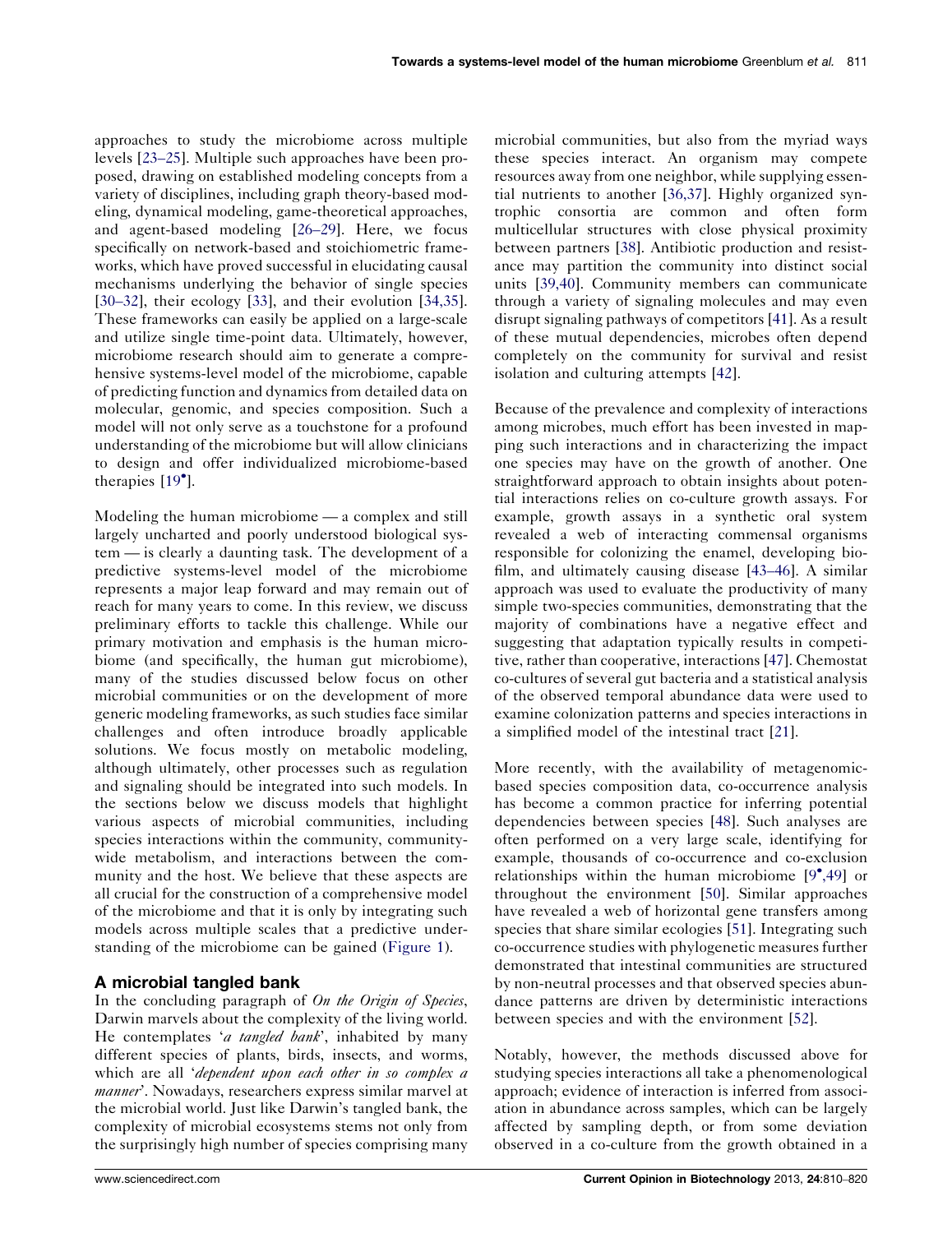<span id="page-2-0"></span>



An overview of microbiome modeling. Genomic, metagenomic, and other meta'omic data are combined with various computational methodologies to model different aspects of the microbiome. These models can then be integrated to obtain a comprehensive, systems-level, predictive model.

mono-culture. Exact mechanisms of interaction are not integrated into such methods, nor can they be directly inferred by them. In contrast, the systems biology approaches described below offer a unique suite of tools to model microbial organisms, to examine potential channels of interaction, and to obtain a mechanistic understanding of the way species interact.

# Network-based modeling of species interaction

One approach for predicting metabolic interactions between species relies on simple connectivity-based network models of microbial metabolism coupled with a careful analysis of their structure and topology. In such studies, the metabolic network of each species is reconstructed based on the set of enzymatic genes encoded in its genome. As an organism evolves and adapts to its environment, the set of metabolic reactions it can catalyze and the overall organization of its metabolic network reflect its interactions with the environment and with other species [\[53,54\]](#page-8-0). Analysis of the metabolic network topology can therefore be used to detect such adaptive signatures and to obtain insights into the organism's habitat and ecology. This 'reverse-ecology' research approach has proved successful in elucidating the

relationship between microbial species and their environment on a large scale [\[33,55](#page-8-0)–57].

Specifically, at the core of several studies of species interactions are two methods for characterizing a species' habitat and metabolic capacity: First, the seed set framework [[56](#page-8-0)- ] applies a graph theory-based algorithm to analyze the topology of a metabolic network and to detect the set of metabolites acquired from the environment. Such metabolites represent the biochemical habitat of an organism. Second, the network expansion algorithm [\[58\]](#page-8-0) identifies the set of metabolites an organism can synthesize from a given set of precursors. These two methods have been recently combined to predict metabolic competition between microbial species and the deleterious effect that the presence of one species may have on the metabolic capacity of the other [[59](#page-8-0)°]. When applied to clusters of literature-derived co-occurring species, it was shown that higher competition within a cluster is associated with lower mean growth. The seed set framework and the expansion algorithm have similarly been used to investigate ecological strategies to cope with competitive interactions across hundreds of species [\[60](#page-8-0)]. This analysis demonstrated that competitive interactions force species to adopt one of two ecological strategies: adapt to a narrow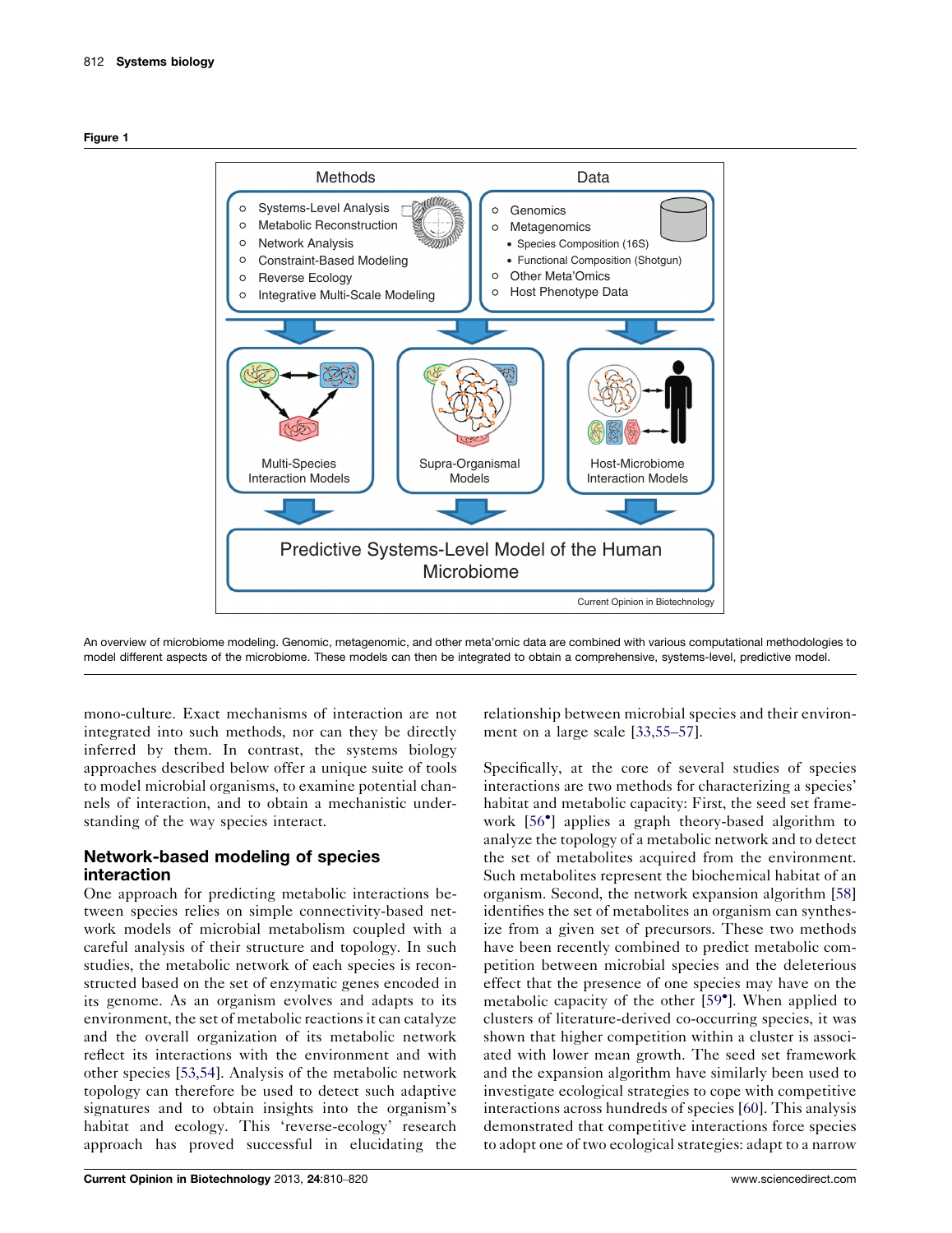set of environments with lower competition, or to a wide set of environments while maintaining high growth rates. Additional approaches, specifically those that apply such methods on a large scale to study complex communities and that compare predicted interactions to metagenomicderived species co-occurrence have great potential to reveal the forces that act on these communities and shape their characteristic structure.

Clearly, however, competition is only one of many ways microbial species interact. Cooperative metabolic interactions can lead to increased growth or to the activation of novel pathways. An extension of the network expansion algorithm, termed *metabolic synergy*, was introduced to quantify the increase in metabolic capacity a pair of organisms achieves through cooperation [\[61](#page-8-0)]. By determining the metabolic synergy of a large set of pairs of organisms, it was shown that particular structural features and reactions are more important for synergy than overall dissimilarity between the cooperating networks. This suggests that metabolic synergy is most effective when the cooperating organisms are neither too similar nor too dissimilar. Topological approaches have also been used to investigate specific exchanges between organisms known to cooperate. As an example, Cottret *et al.* applied the seed set framework to a host–microbe system consisting of the sharpshooter *Homalodisca coagulata* and the endocytobionts Baumannia cicadellinicola and Sulcia muelleri [\[62](#page-8-0)<sup>•</sup>]. *B. cicadellinicola* and *S. muelleri* are known to acquire some metabolites from their insect host, and to exchange others amongst themselves. Notably, it was shown that all seeds common to both endocytobionts are synthesized by the host, highlighting their shared dependency on these compounds. An additional network-based method (PITUFO; [[63\]](#page-8-0)) was then used to characterize the metabolic exchanges between the two endocytobionts and to implicate specific pathways in their cooperative growth.

# Constraint-based modeling of species interaction

Constraint-based approaches [\[30](#page-7-0)] aim to model, characterize, and quantify metabolic processes by defining a set of simple stoichiometric and thermodynamic constraints that control the metabolic fluxes in the cell. The flux through each reaction and the overall metabolic activity of the cell in a given environment can then be determined by optimizing some cellular objective with respect to these constraints. For example, Flux Balance Analysis (FBA) assumes that maximal growth is governing the metabolic function of the cell and accordingly uses optimal growth as an objective function [\[64](#page-8-0)]. Alternatively, different objectives have been proposed for modeling knockout strains that have not evolved toward an optimal growth in a mutant state [[65,66](#page-8-0)].

Although constraint-based methods have been shown to appropriately predict cellular metabolism [\[67,68\]](#page-8-0) and

proved useful for biomedical and industrial applications [[69](#page-8-0)], constraint-based modeling of microbial communities has grown slowly. This is partly because high-quality constraint-based models require a meticulous reconstruc-tion protocol [\[70](#page-9-0)°], and to date, such models are available only for a small number of the many human microbiome species recently characterized and sequenced (but see also Refs [[71](#page-9-0)°[,72](#page-9-0)]). Previous efforts to model microbial communities using constraint-based methods have therefore focused mainly on simple two-species communities, and set out to elucidate specific aspects of species interactions. Stolyar et al.  $[73\text{'''}]$  $[73\text{'''}]$  constructed the first such model to examine syntrophic interactions between Desulfovibrio vulgaris and Methanococcus maripaludis. Freilich et al. [[74](#page-9-0)<sup>\*</sup>] identified possible cooperative, competitive, and neutral interactions between pairs of species, interestingly finding that predicted cooperative interactions are typically unidirectional. Wintermute and Silver [\[75](#page-9-0)<sup>°</sup>] modeled pairs of *Escherichia coli* auxotroph mutants to qualitatively predict metabolic mutualism.

While these simple models demonstrate the tremendous potential of constraint-based models for studying species interaction and inferring inter-species metabolic transfer, they also highlight two important challenges facing researchers who follow this modeling approach. First, the choice of an objective function is a crucial step and is not at all clear in the context of a community model. Stolyar et al. [[73](#page-9-0)<sup>••</sup>] used as an objective function a simple fixed combination of biomass from both organisms, favoring the growth of *D. vulgaris*. Another straightforward definition of an objective function is overall community growth [[74](#page-9-0)°[,75](#page-9-0)°]. Notably, however, such an objective inherently assumes that community members cooperate and act for the common good of the community. This may, for example, lead to predictions where one species barely grows (although nutrients are available) to enable the growth of another species. The development of a biologically meaningful and broadly applicable method to integrate many different species' objectives within a community context is a challenging task and one for which no clear consensus is currently available (see also Ref. [[76\]](#page-9-0)). The second challenge concerns the design of model compartments (e.g. representing species or organelles) and the partitioning of the reactions and the metabolites between the different compartments. The choice of a compartmentalization scheme may depend on the scale of the study, the data available, and the specific question one may wish to address [\[77](#page-9-0)\*\*]. It can, however, markedly impact the predicted fluxes and should therefore be carefully designed [[78\]](#page-9-0).

Recently, more involved methods have been introduced to partly address these challenges. For example, one study introduced temporal dynamics to account for the competition between Geobacter sulfurreducens and Rhodoferax ferrireducens and to predict the relative proportion of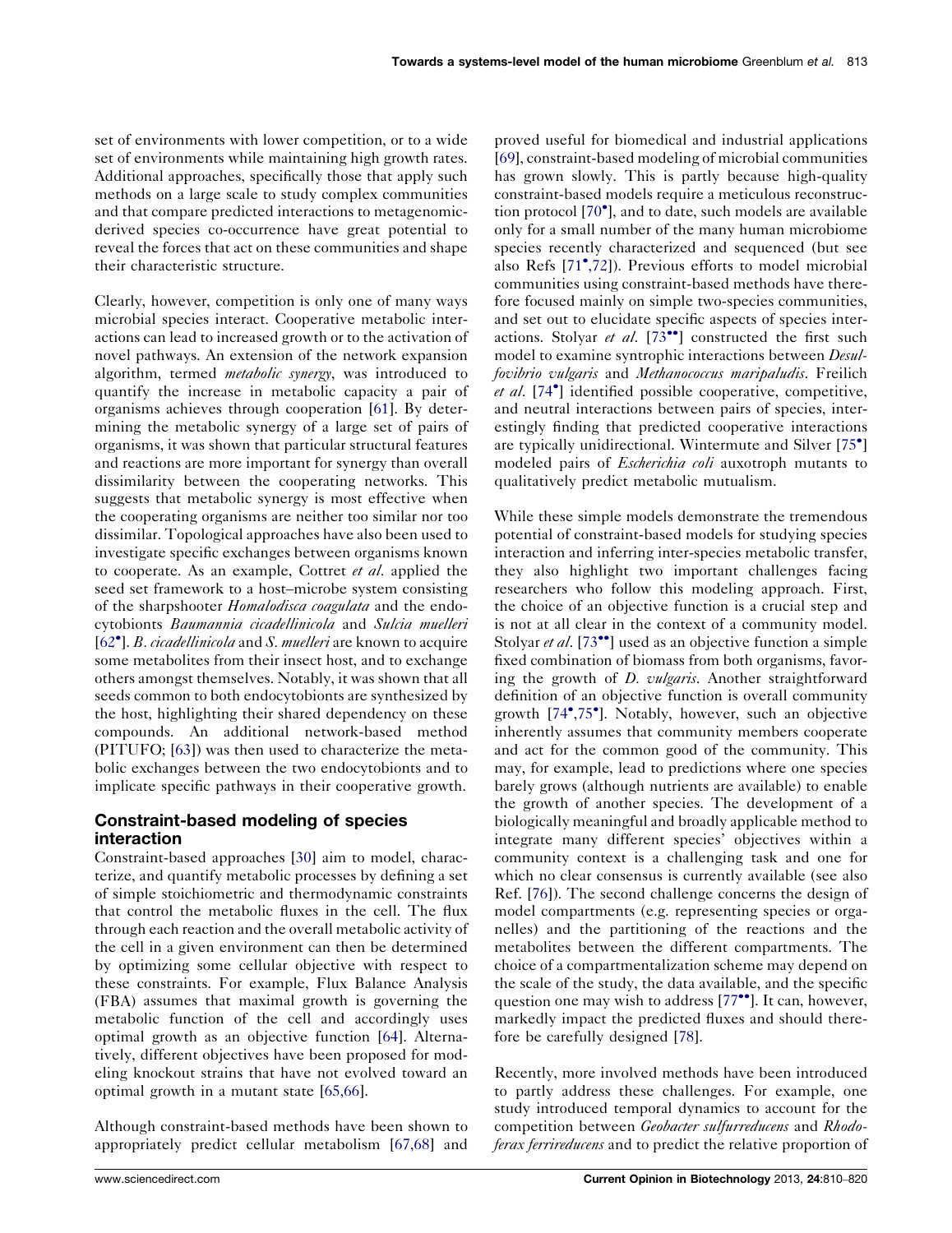the community members at loci with different environmental conditions [\[79](#page-9-0)]. Taking a different perspective, Klitgord and Segrè [\[80](#page-9-0)] developed a novel algorithm to explore environmental conditions that may induce symbiosis between two species, providing exciting insights into the evolution of microbial communities. Extending such models to more than two species has also proved challenging, and only very few studies have gone beyond a two-species interaction model. Taffs et al. explored several methods for applying elementary mode analysis to a community of three distinct microbial guilds: oxygenic phototrophs, filamentous anoxygenic phototrophs, and sulfate-reducing bacteria [[77](#page-9-0)\*\*]. More recently, a multi-level optimization scheme was employed to study trade-offs between individual and community level fitness, making community growth a primary objective and individual growth a secondary (and potentially suboptimal) objective [\[81](#page-9-0)]. This method was used to elucidate the extent and direction of inter-species metabolic transfer in both two-species and three-species communities. Future work in this area will be of immense value to the field.

# Modeling community-level metabolism

While the study of species interactions within a microbiome is crucial for understanding community function and dynamics, it is only one of the components required for the development of a comprehensive model of the community. Multi-species models that focus on the interactions between species may fail to explain, for example, how variations in gene or species composition affect the overall metabolic activity of the microbiome or how the microbiome as a whole impacts the host. Such questions call for an alternative approach to model the microbiome, wherein the entire community is regarded as a single biological entity, ignoring both the boundaries between species and the species of origin of each gene. In this supra-organismal approach [[82\]](#page-9-0), metabolic pathways are assumed to function at the community-level, eliminating species-level compartmentalization and allowing metabolites to transfer freely between species and to interact directly with the microbiome environment.

Microbiome-wide profiling of enzymatic gene content and community-level characterization of metabolic potential are common in comparative metagenomics. Using a variety of statistical approaches, the prevalence of certain metabolic pathways in the metagenome have been shown to correlate with various host states [\[9](#page-7-0)[,16,17\]](#page-7-0) and environmental factors [[83,84](#page-9-0)]. A number of tools have been developed to analyze and to visualize metagenomic data and to assess microbiome-wide presence and abundance of various metabolic pathways [\[85](#page-9-0)–87]. Notably, some tools go beyond simple tallies of gene components and utilize information about metabolic pathway topology to infer the presence of missing enzymes or to correct the abundance of others. For example, HUMAnN [\[88](#page-9-0)<sup>\*</sup>], the

primary tool used for metabolic analysis of the Human Microbiome Project data [[11](#page-7-0)<sup>••</sup>], applies such methods to translate the relative abundance of sets of enzymatic genes within metagenomic samples to pathway coverage. Similarly, MetaPath [[89](#page-9-0)<sup>°</sup>] overlays metagenome-wide abundance data onto global metabolic pathway structures to heuristically detect differentially abundant pathways across samples.

Such pathway-based analyses are not only powerful and effective toolsforstudying the functional composition of the microbiome but are also an important first step towards the reconstruction of full-scale models of community-level metabolism. Yet, relatively few studies go beyond characterization of pathway abundances and directly take into account the relationships between the various pathways or the overall organization of the metabolic network. The most extensive effort to date to generate and analyze a microbiome-wide metabolic model focused on the gut microbiome and its impact on obesity and on IBD [[22](#page-7-0)<sup>\*</sup>]. Specifically, shotgun metagenomic data was used to reconstruct community-level metabolic networks and to examine the position of disease-associated enzymatic genes in the network, as well as the topology of the network as a whole. This *metagenomic systems biology* framework revealed that enzymes whose abundances in the metagenome are associated with host health tend to occupy positions at the perimeter of the network. This finding suggests that disease-associated microbiomes differ in the way they interact with the host environment rather than in core metabolic processes. Moreover, by constructing host state-specific community-level metabolic networks, thisstudy further demonstrated that networks derived from obese individuals are significantly less modular than those derived from lean individuals, suggesting that clinically relevant differences in the microbiome may be associated with distinct systemslevel organization. Such network-based approaches are also gaining traction in studying community-level metabolism beyond the human microbiome and across environmental microbiomes. For example, a recent study [[90](#page-9-0)<sup>\*</sup>] used a network-based method to infer the turnover of metabolites from marine metagenomic samples from the Western English Channel and demonstrated an association between predicted relative metabolic turnover and seasonal changes of various environmental parameters. Integration with pathway based tools such as those mentioned above may further improve community-level models, addressing the sampling and annotation errors inherent to all metagenomic studies. Ultimately, such modeling efforts, taking a systems-based approach to study the microbiome as a whole, provide valuable insights into the contribution of functional elements to microbiome potential and into the functioning of the microbiome within the context of an ecosystem [[23,24](#page-7-0)].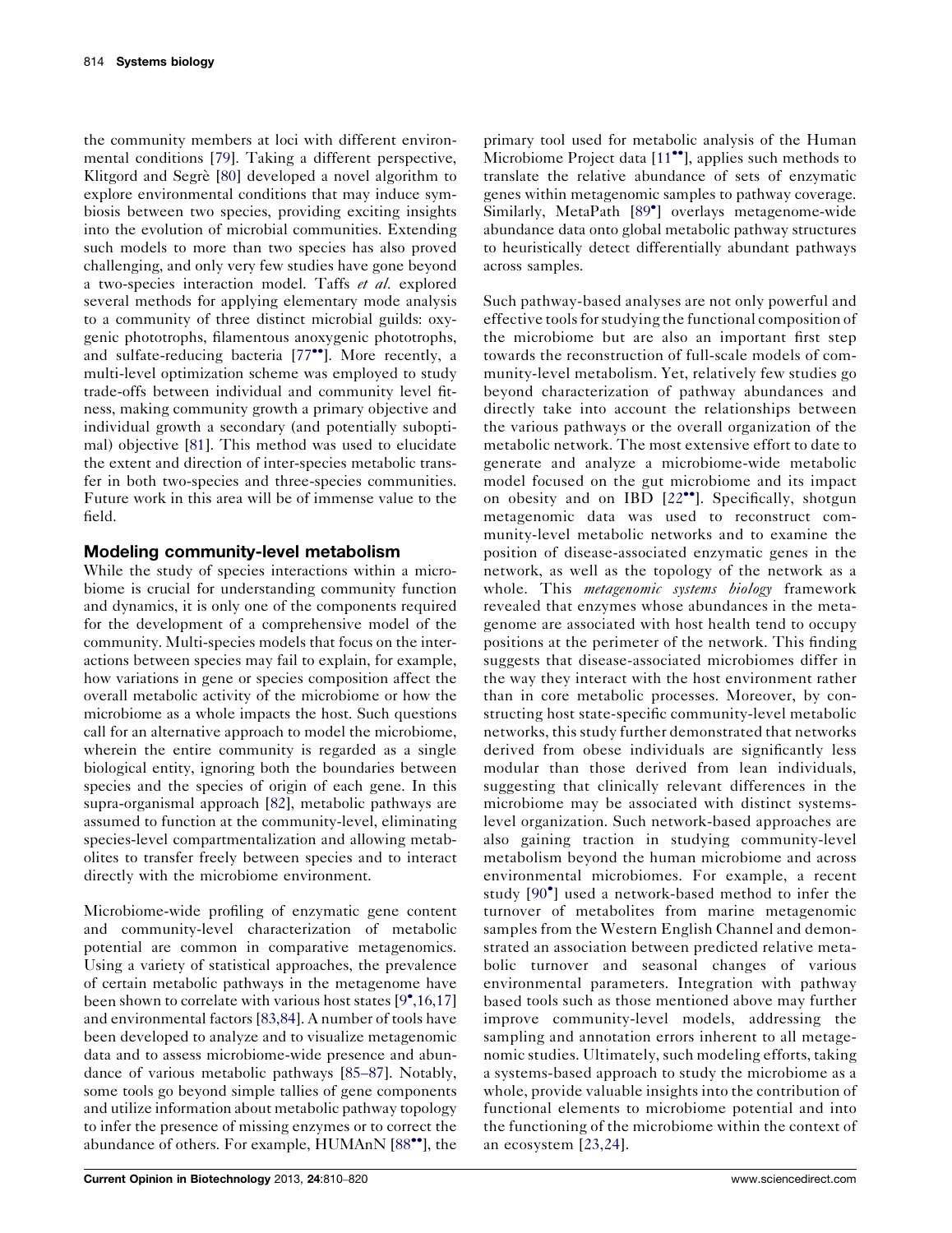## Modeling host-microbiome metabolic interaction

Modeling the human microbiome, and for that matter modeling any host-associated microbiome, is further complicated by the tight commensal relationship between the microbiome and its host and by the dynamic nature of a host-derived environment [[91\]](#page-9-0). Host–microbiome interactions play a key role in host metabolism [[92\]](#page-9-0), immune response [\[93,94\]](#page-9-0), development [\[95](#page-9-0)], and drug response [\[96](#page-9-0)]. Moreover, gut microbes are crucial for processing otherwise inaccessible nutrients and for harvesting energy from the host diet [\[97,98\]](#page-9-0). Clearly, some metabolic, energetic, temporal, and spatial considerations may differ significantly between microbe–microbe models and host–microbe models. These considerations may affect the choice of compartmentalization scheme or of other design elements used when constructing these models. Yet, at its heart, the approach taken for modeling host– microbe metabolic interactions is similar to the one described above for modeling microbial interspecific interactions, and usually involves some integration between a microbial metabolic model and a model of the host metabolism. Fortunately, metabolic models of the human host have already been introduced [[99\]](#page-9-0), as well as tissue-specific models of human metabolism [[100,101](#page-9-0)].

Several studies have already used this approach to study the interaction between the host and specific host-associated microbial species. Comparing the topology of the host metabolic network with that of a symbiont or a parasite can reveal novel relationships or complementarities in metabolic functions. For example, gaps identified in some essential pathways of an insect host were found to be compensated by the capacity of an endosymbiont [[102\]](#page-10-0). More complex topological methods for finding metabolic complementarities have made use of graph-based algorithms to predict the extent of nutritional support between the metabolic networks of a host and a parasite [\[103](#page-10-0)°]. Predictions based on this framework have been shown to closely parallel inter-species relationships, providing new insight into evolutionary and ecological trends. A related approach was used to obtained a comprehensive view of the metabolic exchanges between two endocytobionts residing in the same insect host (see also above) by determining the set of exogenously acquired nutrients needed to synthesize the metabolites involved in symbiotic interactions [\[62](#page-8-0)<sup>°</sup>]. Constraint-based approaches have also been applied to the study of host–microbe interactions. For example, integrating two genome-scale network reconstructions, adding interfacial constraints, and altering the objective function to reflect a pathogenic lifestyle, a recent study was able to accurately depict different types of M. tuberculosis infection in a human host [\[104\]](#page-10-0). Another study captured cross-feeding and competition between a mouse host and a commensal microbe via a combined constraint-based model with the addition of a joint external compartment facilitating metabolite exchange [[105](#page-10-0)<sup>••</sup>]. These studies, again, speak to the challenge of designing an appropriate compartmentalization scheme that most accurately reflects inter-species dynamics. For an in depth review of constraint-based methods in the context of host–microbe interactions, see Ref. [\[106\]](#page-10-0).

Alternatively, one can model the interaction between the host and the microbiome as a whole, following the supra-organism paradigm discussed above. Though such efforts are currently scarce, the rapidly accelerating pace of studies generating microbiome-wide genomic, transcriptomic, and metabolomic data may provide the foundation for continued development in this area. A preliminary attempt to model the human–microbiome interactome was recently introduced, in which a microbiome-wide metabolic network was used to identify sets of bacteria-specific metabolites known to interact with human protein complexes [[107](#page-10-0)]. Interestingly, more than half of these interactions involved complexes associated with disease and many of the metabolites identified were highly similar to known small-molecule drugs, suggesting a significant role for the microbiome in both host metabolic activity and in maintenance of host health. Integrating such community-level models with tissue-specific models of human metabolism [[100,101](#page-9-0)] will allow us to further study metabolic dependencies between the microbiome and the host and to better predict the impact of the microbiome on human health.

## Putting it all together: future directions and challenges

The modeling frameworks described above provide valuable insights into the capacity of the microbiome and illuminate various facets of the human microbiome system. These studies show great promise and highlight some of the potential, as well as the challenges, in modeling different aspects of the microbiome's metabolic processes. Clearly, however, a fully comprehensive model of the microbiome, encompassing its activity, dynamics, and impact on the host, must not only utilize these various modeling approaches but also integrate them across temporal and organizational scales. Such an integrative model should account, for example, for the way species interactions affect the abundances of the various species, and ultimately the functional composition of the microbial supra-organism, over time. Similarly, the activity of the microbiome as a whole and its interaction with the host in turn affect the biochemical environment of the gut and the context in which microbiome species function. Finally, the host diet, metabolism, and immune response exert strong selective pressures on the microbiome, further affecting its species composition. At longer time scales, the above pressures and interactions may additionally induce genomic adaptation of resident species, resulting in strain-level variation and altering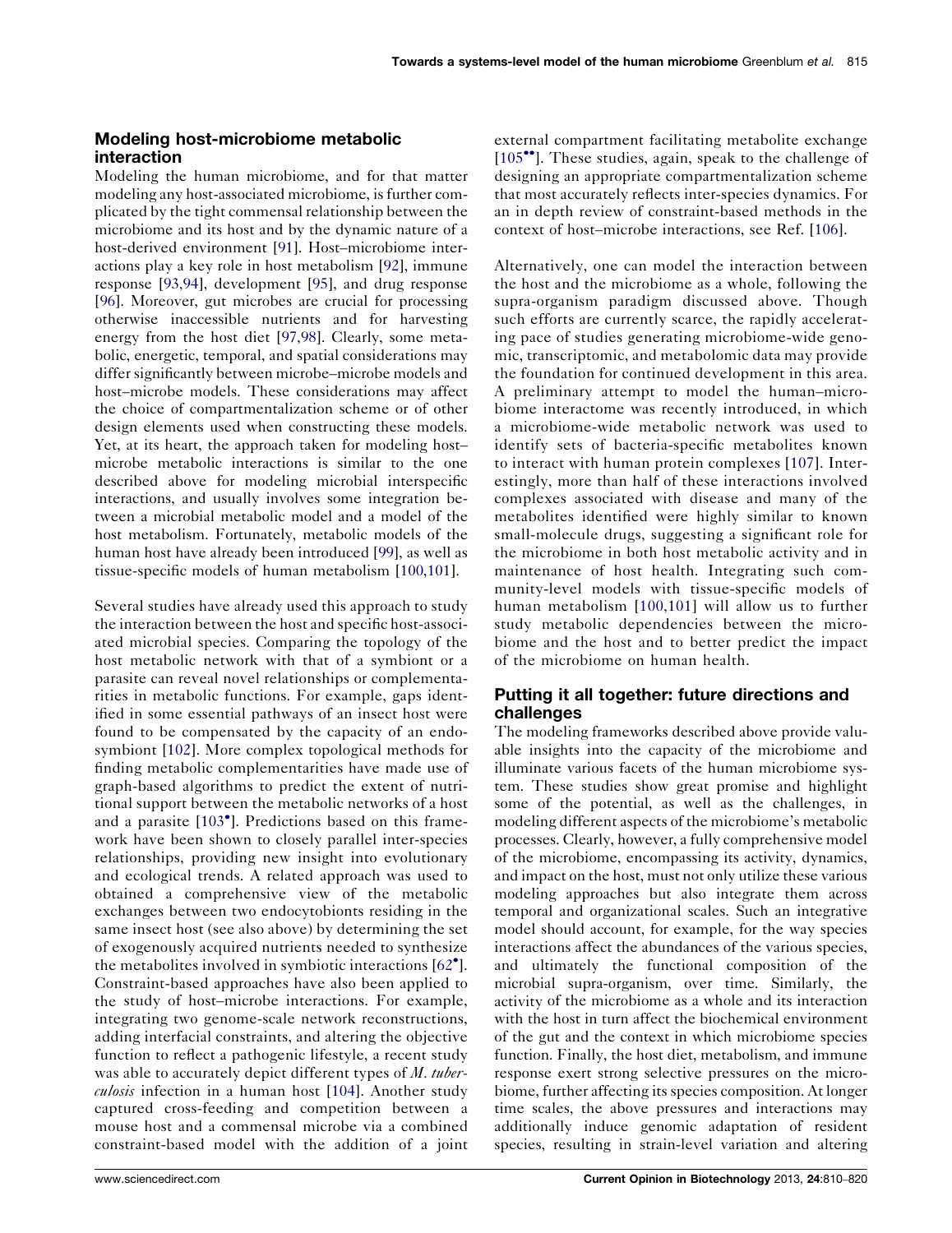community-wide abundances of specific genes [\[108](#page-10-0)]. Modeling and integrating such evolutionary dynamics and their potential functional effects on the metabolic system remains an outstanding challenge. Ultimately though, a predictive and clinically relevant model of the microbiome can only be achieved by considering such complex dependencies and their impact.

Recently introduced multi-scale models of microbe– microbe interactions are a promising first step in this direction. Some models, for example, apply a multi-level and multi-objective optimization scheme [[81](#page-9-0)] or temporal dynamics [[79,109\]](#page-9-0) to account for the tradeoff between individual species and the community and for the changes in the relative abundances of the interacting species. An additional constraint-based model has recently been constructed to study the interaction be-tween a host and a representative gut microbe [\[105](#page-10-0)<sup>\*</sup>]. This model was used to characterize diet-dependent changes in uptake and secretion rates and was shown to successfully predict growth dependencies and cross feeding. Multi-scale models of human metabolism, integrating cellular scale models with whole-body physiology, have also been introduced [[110](#page-10-0)]. Still, a comprehensive framework that integrates microbe– microbe and host–microbe interactions, that accounts for the interaction of the microbiome as a whole with the host, and that can be scaled up to effectively model the vast number of species comprising the human microbiome, is lacking.

Moreover, it should be noted that our focus in this review is centered primarily on models of metabolism. This is potentially the most clinically relevant process, especially in understanding the capacity of the gut microbiome, and the one for which modeling frameworks are relatively well established. Other cellular processes, however, clearly contribute as well to the activity of the microbiome and to its overall influence on the host. Modeling such processes and integrating them with metabolic models is challenging. For individual species, a few multi-scale models that integrate metabolism with macromolecular synthesis [[111](#page-10-0)] or with regulation [\[112\]](#page-10-0) are already available. Most notably, a remarkable effort to computationally model the entire life cycle of the human pathogen Mycoplasma genitalium was recently introduced [\[113](#page-10-0)\*\*]. This multi-scale model integrates 28 different cellular processes, capturing every facet of the biology of this species and provides the first whole-cell model of a living organism. Taking a similar approach to model all the species in the human microbiome and their interactions is clearly a mammoth task. Many gut dwelling microbes have not yet been identified, let alone sequenced or studied extensively. Yet, such complete single-species models provide a promising glimpse into the potential of *in silico* modeling of complex biological systems.

# Conclusions and opportunities

Clearly, there is still much work ahead to achieve a comprehensive multi-scale model of the human microbiome. The works summarized above, however, indicate definite progress, with research already moving beyond the consideration of genes or species in isolation and towards a clearer focus on various systems-level aspects of the microbiome. Looking ahead, the implications of such efforts are tremendous. The ability to predict the specific effect of nutritional additives [\[114,115\]](#page-10-0), drug treatments [[116\]](#page-10-0), or microbial supplements [[117,118\]](#page-10-0) on the metabolic activity of the microbiome will enable both better diagnostics and intervention in cases of medical importance. Initial promise stemmed from reports of disease elimination through complete microbiome transfer [[119\]](#page-10-0), but recently more targeted therapies have been introduced as well [120–[122\]](#page-10-0). A more informed, integrated view of microbial interactions would make such procedures safer, more cost-efficient, and ultimately more effective. Malnourishment could be allayed by the administration of a cocktail of probiotic species carefully designed with *in silico* support for their sustained growth and activity in the human gut [[123](#page-10-0)]. Similarly, early biomarkers for a digestive disorder could consist of disrupted cross-talk between microbial species or genes, revealed only by explicitly modeling their expected interactions.

Many of the resources required for continued progress are already here and the foundations have been laid. Multiple channels of data from the human microbiome are available, can be easily accessed via specialized databases [\[10,85,87\]](#page-7-0), and analyzed by multiple tools already in place [[88](#page-9-0)\*']. Similarly, thousands of annotated microbial genomes are now available [[124\]](#page-10-0), opening the door to the reconstruction of numerous genome-scale models. Integration of transcriptomic, proteomic, or regulatory information may further improve the reconstruction and validation of such models [[125\]](#page-10-0). Network-based and constraint-based modeling frameworks have been used extensively to study individual microbial species, and additional frameworks and analytical techniques are constantly being developed. Future research on community modeling will undoubtedly make use of this vast array of systems and pathway-based tools originally designed for single organisms.

The work presented above represents significant progress in just a few short years. We hope that highlighting current work in this sphere will call attention to this promising mode of research and inspire further innovation in this direction. Ultimately, continued research in this field will bring us closer to a principled understanding of the microbiome and will facilitate informed manipulation of this complex system.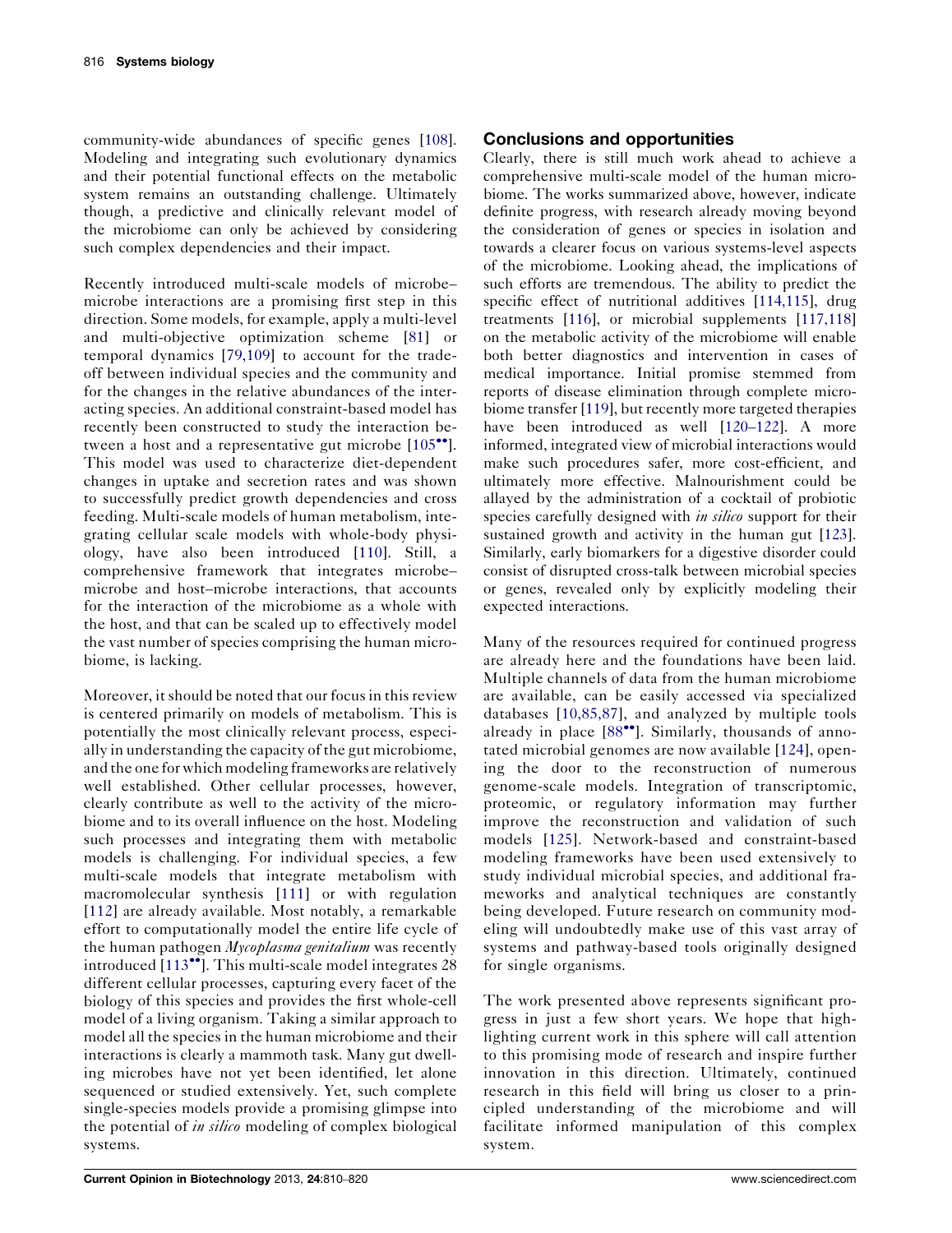## <span id="page-7-0"></span>Acknowledgments

R.L. is supported by an NSF Graduate Research Fellowship under Grant No. DGE-0718124. E.B. is an Alfred P. Sloan Research Fellow. This work was supported in part by a New Innovator Award DP2 AT 007802-01 to E.B.

#### References and recommended reading

Papers of particular interest, published within the period of review, have been highlighted as:

- of special interest
- •• of outstanding interest
- 1. Morgan XC, Segata N, [Huttenhower](http://refhub.elsevier.com/S0958-1669(13)00082-7/sbref0005) C: Biodiversity and functional genomics in the human [microbiome](http://refhub.elsevier.com/S0958-1669(13)00082-7/sbref0005). Trends Genet 2013, 29[:51-58.](http://refhub.elsevier.com/S0958-1669(13)00082-7/sbref0005)
- 2. Schloss PD, Handelsman J: [Metagenomics](http://refhub.elsevier.com/S0958-1669(13)00082-7/sbref0010) for studying unculturable [microorganisms:](http://refhub.elsevier.com/S0958-1669(13)00082-7/sbref0010) cutting the Gordian knot. [Genome](http://refhub.elsevier.com/S0958-1669(13)00082-7/sbref0010) Biol 2005, 6:229.
- [Turnbaugh](http://refhub.elsevier.com/S0958-1669(13)00082-7/sbref0015) PJ, Gordon JI: An invitation to the marriage of [metagenomics](http://refhub.elsevier.com/S0958-1669(13)00082-7/sbref0015) and metabolomics. Cell 2008, 134: [708-713.](http://refhub.elsevier.com/S0958-1669(13)00082-7/sbref0015)
- 4. Gilbert JA, Meyer F, [Antonopoulos](http://refhub.elsevier.com/S0958-1669(13)00082-7/sbref0020) D, Balaji P, Brown CT, Brown CT, Desai N, Eisen JA, Evers D, Field D et al.: [Meeting](http://refhub.elsevier.com/S0958-1669(13)00082-7/sbref0020) report: The Terabase [Metagenomics](http://refhub.elsevier.com/S0958-1669(13)00082-7/sbref0020) Workshop and the Vision of an Earth [Microbiome](http://refhub.elsevier.com/S0958-1669(13)00082-7/sbref0020) Project. Stand Genom Sci 2010, 3: [243-248.](http://refhub.elsevier.com/S0958-1669(13)00082-7/sbref0020)
- 5. Knight R, Jansson J, Field D, Fierer N, Desai N, [Fuhrman](http://refhub.elsevier.com/S0958-1669(13)00082-7/sbref0025) JA, [Hugenholtz](http://refhub.elsevier.com/S0958-1669(13)00082-7/sbref0025) P, van der Lelie D, Meyer F, Stevens R et al.: Unlocking the potential of [metagenomics](http://refhub.elsevier.com/S0958-1669(13)00082-7/sbref0025) through replicated [experimental](http://refhub.elsevier.com/S0958-1669(13)00082-7/sbref0025) design. Nat Biotechnol 2012, 30: [513-520.](http://refhub.elsevier.com/S0958-1669(13)00082-7/sbref0025)
- 6. Rusch DB, Halpern AL, Sutton G, [Heidelberg](http://refhub.elsevier.com/S0958-1669(13)00082-7/sbref0030) KB, Williamson S, Yooseph S, Wu D, Eisen JA, Hoffman JM, [Remington](http://refhub.elsevier.com/S0958-1669(13)00082-7/sbref0030) K et al.: The Sorcerer II Global Ocean Sampling [expedition:](http://refhub.elsevier.com/S0958-1669(13)00082-7/sbref0030) northwest Atlantic [through](http://refhub.elsevier.com/S0958-1669(13)00082-7/sbref0030) eastern tropical Pacific. PLoS Biol 2007, 5[:e77.](http://refhub.elsevier.com/S0958-1669(13)00082-7/sbref0030)
- 7. Ley RE, Hamady M, Lozupone C, [Turnbaugh](http://refhub.elsevier.com/S0958-1669(13)00082-7/sbref0035) PJ, Ramey RR, Bircher JS, Schlegel ML, Tucker TA, [Schrenzel](http://refhub.elsevier.com/S0958-1669(13)00082-7/sbref0035) MD, Knight R et al.: Evolution of [mammals](http://refhub.elsevier.com/S0958-1669(13)00082-7/sbref0035) and their gut microbes. Science 2008, 320[:1647-1651.](http://refhub.elsevier.com/S0958-1669(13)00082-7/sbref0035)
- 8. Wooley JC, Godzik A, Friedberg I: **A primer on [metagenomics](http://refhub.elsevier.com/S0958-1669(13)00082-7/sbref0040)**.<br>PLoS Comput Biol 2010, 6[:e1000667.](http://refhub.elsevier.com/S0958-1669(13)00082-7/sbref0040)
- 9. Qin J, Li R, Raes J, Arumugam M, Burgdorf KS, [Manichanh](http://refhub.elsevier.com/S0958-1669(13)00082-7/sbref0045) C,
- $\bullet$ Nielsen T, Pons N, Levenez F, [Yamada](http://refhub.elsevier.com/S0958-1669(13)00082-7/sbref0045) T et al.: A human gut microbial gene catalogue established by [metagenomic](http://refhub.elsevier.com/S0958-1669(13)00082-7/sbref0045) [sequencing](http://refhub.elsevier.com/S0958-1669(13)00082-7/sbref0045). Nature 2010, 464:59-65.

This large-scale study of the gut microbiomes of 124 European individuals established a non-redundant collection of over 3.3 million microbial genes present in the human intestinal tract and identified a core set of functions present in the human gut microbiome.

- 10. Methé BA, Nelson KE, Pop M, [Creasy](http://refhub.elsevier.com/S0958-1669(13)00082-7/sbref0050) HH, Giglio MG, [Huttenhower](http://refhub.elsevier.com/S0958-1669(13)00082-7/sbref0050) C, Gevers D, Petrosino JF, Abubucker S, Badger JH et al.: A framework for human [microbiome](http://refhub.elsevier.com/S0958-1669(13)00082-7/sbref0050) research. Nature 2012, 486[:215-221.](http://refhub.elsevier.com/S0958-1669(13)00082-7/sbref0050)
- 11.
- 11. [Huttenhower](http://refhub.elsevier.com/S0958-1669(13)00082-7/sbref0055) C, Gevers D, Knight R, Abubucker S, Badger JH,<br>●● Chinwalla AT, Creasy HH, Earl AM, [Fitzgerald](http://refhub.elsevier.com/S0958-1669(13)00082-7/sbref0055) MG, Fulton RS e*t al.*: [Structure,](http://refhub.elsevier.com/S0958-1669(13)00082-7/sbref0055) function and diversity of the healthy human [microbiome](http://refhub.elsevier.com/S0958-1669(13)00082-7/sbref0055). Nature 2012, 486:207-214.

This paper details a large-scale study of the microbiomes of 18 body sites across 242 healthy American adults as part of the Human Microbiome Project, and characterizes the community composition and metabolic function of the healthy Western microbiome.

12. Sharon I, [Morowitz](http://refhub.elsevier.com/S0958-1669(13)00082-7/sbref0060) MJ, Thomas BC, Costello EK, Relman DA,  $\bullet$ Banfield JF: Time series [community](http://refhub.elsevier.com/S0958-1669(13)00082-7/sbref0060) genomics analysis reveals rapid shifts in [bacterial](http://refhub.elsevier.com/S0958-1669(13)00082-7/sbref0060) species, strains, and phage during infant gut [colonization](http://refhub.elsevier.com/S0958-1669(13)00082-7/sbref0060). Genome Res 2012, 23: [111-120.](http://refhub.elsevier.com/S0958-1669(13)00082-7/sbref0060)

This study analyzes time-series metagenomic samples of a single infant's gut microbiome, providing an exciting example of individualized metagenomic data. Full genomes of prevalent bacterial species are reconstructed and the variations in species' strains are tracked over time.

- 13. Caporaso JG, Lauber CL, Costello EK, [Berg-Lyons](http://refhub.elsevier.com/S0958-1669(13)00082-7/sbref0065) D, Gonzalez A, [Stombaugh](http://refhub.elsevier.com/S0958-1669(13)00082-7/sbref0065) J, Knights D, Gajer P, Ravel J, Fierer N et al.: Moving pictures of the human [microbiome](http://refhub.elsevier.com/S0958-1669(13)00082-7/sbref0065). Genome Biol 2011, 12:R50.
- 14. Dethlefsen L, Relman DA: [Incomplete](http://refhub.elsevier.com/S0958-1669(13)00082-7/sbref0070) recovery and [individualized](http://refhub.elsevier.com/S0958-1669(13)00082-7/sbref0070) responses of the human distal gut microbiota to repeated antibiotic [perturbation](http://refhub.elsevier.com/S0958-1669(13)00082-7/sbref0070). Proc Natl Acad Sci 2011, 108 Suppl.: 4554-4561.
- 15. Ley RE, Bäckhed F, [Turnbaugh](http://refhub.elsevier.com/S0958-1669(13)00082-7/sbref0075) P, Lozupone CA, Knight RD, Gordon JI: Obesity alters gut [microbial](http://refhub.elsevier.com/S0958-1669(13)00082-7/sbref0075) ecology. Proc Natl Acad Sci U S A 2005, 102[:11070-11075.](http://refhub.elsevier.com/S0958-1669(13)00082-7/sbref0075)
- 16. Turnbaugh PJ, Hamady M, [Yatsunenko](http://refhub.elsevier.com/S0958-1669(13)00082-7/sbref0080) T, Cantarel BL, Duncan A,<br>Ley RE, Sogin ML, Jones WJ, Roe BA, [Affourtit](http://refhub.elsevier.com/S0958-1669(13)00082-7/sbref0080) JP e*t al.*: **A core gut** [microbiome](http://refhub.elsevier.com/S0958-1669(13)00082-7/sbref0080) in obese and lean twins. Nature 2009, 457:480-484.
- 17. Qin J, Li Y, Cai Z, Li S, Zhu J, Zhang F, Liang S, [Zhang](http://refhub.elsevier.com/S0958-1669(13)00082-7/sbref0085) W, Guan Y, Shen D et al.: A [metagenome-wide](http://refhub.elsevier.com/S0958-1669(13)00082-7/sbref0085) association study of gut [microbiota](http://refhub.elsevier.com/S0958-1669(13)00082-7/sbref0085) in type 2 diabetes. Nature 2012, 490:55-60.
- 18. Morgan XC, Tickle TL, Sokol H, Gevers D, [Devaney](http://refhub.elsevier.com/S0958-1669(13)00082-7/sbref0090) KL, Ward DV, Reyes JA, Shah SA, Leleiko N, Snapper SB et al.: [Dysfunction](http://refhub.elsevier.com/S0958-1669(13)00082-7/sbref0090) of the intestinal microbiome in [inflammatory](http://refhub.elsevier.com/S0958-1669(13)00082-7/sbref0090) bowel disease and [treatment](http://refhub.elsevier.com/S0958-1669(13)00082-7/sbref0090). Genome Biol 2012, 13:R79.
- 19. Lemon KP, Armitage GC, Relman DA, Fischbach MA: [Microbiota-](http://refhub.elsevier.com/S0958-1669(13)00082-7/sbref0095)targeted therapies: an ecological [perspective](http://refhub.elsevier.com/S0958-1669(13)00082-7/sbref0095). Sci Transl Med 2012, 4[:137rv5.](http://refhub.elsevier.com/S0958-1669(13)00082-7/sbref0095)

An extensive review on the progress and potential of microbiota-targeted therapies.

- 20. Hood L: Tackling the [microbiome](http://refhub.elsevier.com/S0958-1669(13)00082-7/sbref0100). Science 2012, 336:1209.
- 21. Trosvik P, Rudi K, [Straetkvern](http://refhub.elsevier.com/S0958-1669(13)00082-7/sbref0105) KO, Jakobsen KS, Naes T, Stenseth NC: Web of ecological interactions in an [experimental](http://refhub.elsevier.com/S0958-1669(13)00082-7/sbref0105) gut microbiota. Environ Microbiol 2010, 12[:2677-2687.](http://refhub.elsevier.com/S0958-1669(13)00082-7/sbref0105)
- 22. Greenblum S, Turnbaugh PJ, Borenstein E: [Metagenomic](http://refhub.elsevier.com/S0958-1669(13)00082-7/sbref0110) -systems biology of the human gut [microbiome](http://refhub.elsevier.com/S0958-1669(13)00082-7/sbref0110) reveals topological shifts associated with obesity and [inflammatory](http://refhub.elsevier.com/S0958-1669(13)00082-7/sbref0110) bowel disease. Proc Natl Acad Sci 2012, 109[:594-599.](http://refhub.elsevier.com/S0958-1669(13)00082-7/sbref0110)

This study introduces the Metagenomic Systems Biology framework, reconstructing and analyzing microbiome-wide metabolic networks based on metagenomic data from 124 human gut microbiome samples. Overlaying information about the differential abundance of enzymes across samples and across host states onto these networks reveals several topological characteristics that typify disease states.

- 23. Raes J, Bork P: Molecular [eco-systems](http://refhub.elsevier.com/S0958-1669(13)00082-7/sbref0115) biology: towards an [understanding](http://refhub.elsevier.com/S0958-1669(13)00082-7/sbref0115) of community function. Nat Rev: Microbiol 2008, 6[:693-699.](http://refhub.elsevier.com/S0958-1669(13)00082-7/sbref0115)
- 24. Röling WF, Ferrer M, Golyshin PN: Systems [approaches](http://refhub.elsevier.com/S0958-1669(13)00082-7/sbref0120) to microbial [communities](http://refhub.elsevier.com/S0958-1669(13)00082-7/sbref0120) and their functioning. Curr Opin [Biotechnol](http://refhub.elsevier.com/S0958-1669(13)00082-7/sbref0120) 2010, 21:532-538.
- 25. Borenstein E: [Computational](http://refhub.elsevier.com/S0958-1669(13)00082-7/sbref0125) systems biology and in silico modeling of the human [microbiome](http://refhub.elsevier.com/S0958-1669(13)00082-7/sbref0125). Brief Bioinform 2012, 13[:769-780.](http://refhub.elsevier.com/S0958-1669(13)00082-7/sbref0125)
- 26. Ruppin E, Papin JA, de [Figueiredo](http://refhub.elsevier.com/S0958-1669(13)00082-7/sbref0130) LF, Schuster S: Metabolic reconstruction, [constraint-based](http://refhub.elsevier.com/S0958-1669(13)00082-7/sbref0130) analysis and game theory to probe [genome-scale](http://refhub.elsevier.com/S0958-1669(13)00082-7/sbref0130) metabolic networks. Curr Opin Biotechnol [2010.](http://refhub.elsevier.com/S0958-1669(13)00082-7/sbref0130)
- 27. Hellweger FL, Bucci V: A bunch of tiny [individuals](http://refhub.elsevier.com/S0958-1669(13)00082-7/sbref0135) individualbased modeling for [microbes](http://refhub.elsevier.com/S0958-1669(13)00082-7/sbref0135). Ecol Modell 2009, 220:8-22.
- 28. Mitri S, Xavier JB, Foster KR: Social evolution in [multispecies](http://refhub.elsevier.com/S0958-1669(13)00082-7/sbref0140) [biofilms](http://refhub.elsevier.com/S0958-1669(13)00082-7/sbref0140). Proc Natl Acad Sci U S A 2011, 108 Suppl.:10839- [10846.](http://refhub.elsevier.com/S0958-1669(13)00082-7/sbref0140)
- 29. [Momeni](http://refhub.elsevier.com/S0958-1669(13)00082-7/sbref0145) B, Brileya KA, Fields MW, Shou W: Strong interpopulation [cooperation](http://refhub.elsevier.com/S0958-1669(13)00082-7/sbref0145) leads to partner intermixing in microbial [communities](http://refhub.elsevier.com/S0958-1669(13)00082-7/sbref0145). eLife 2013, 2:e00230.
- 30. Reed JL, Palsson BØ: Thirteen years of building [constraint-](http://refhub.elsevier.com/S0958-1669(13)00082-7/sbref0150)based in silico models of [Escherichia](http://refhub.elsevier.com/S0958-1669(13)00082-7/sbref0150) coli. J Bacteriol 2003, 185[:2692-2699.](http://refhub.elsevier.com/S0958-1669(13)00082-7/sbref0150)
- 31. Durot M, Bourguignon PY, Schachter V: [Genome-scale](http://refhub.elsevier.com/S0958-1669(13)00082-7/sbref0155) models of bacterial metabolism: [reconstruction](http://refhub.elsevier.com/S0958-1669(13)00082-7/sbref0155) and applications. FEMS Microbiol Rev 2009, 33[:164-190.](http://refhub.elsevier.com/S0958-1669(13)00082-7/sbref0155)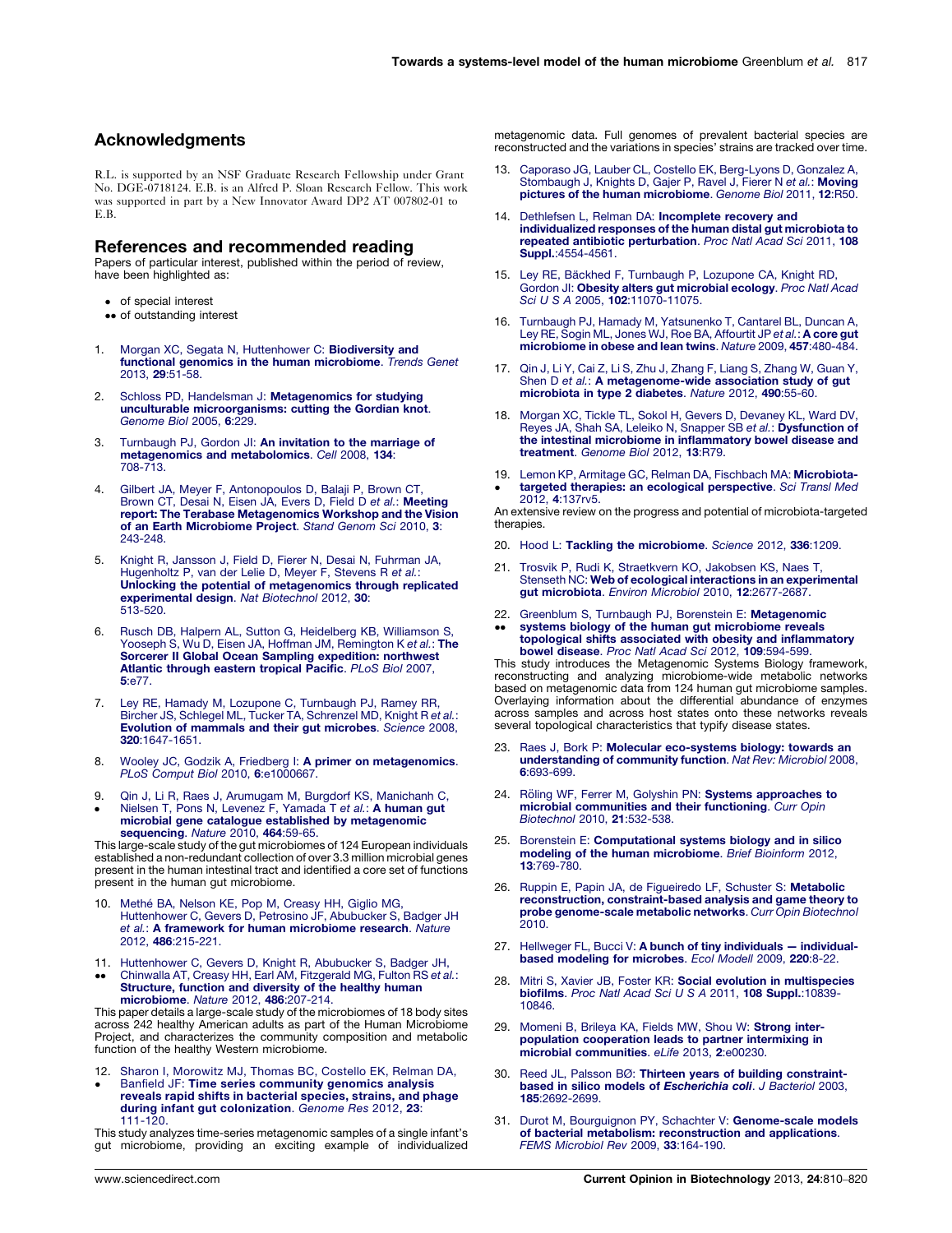- <span id="page-8-0"></span>32. Cloots L, Marchal K: [Network-based](http://refhub.elsevier.com/S0958-1669(13)00082-7/sbref0160) functional modeling of genomics, [transcriptomics](http://refhub.elsevier.com/S0958-1669(13)00082-7/sbref0160) and metabolism in bacteria. Curr Opin Microbiol 2011, 14[:599-607.](http://refhub.elsevier.com/S0958-1669(13)00082-7/sbref0160)
- 33. Levy R, [Borenstein](http://refhub.elsevier.com/S0958-1669(13)00082-7/sbref0165) E: Reverse ecology: from systems to [environments](http://refhub.elsevier.com/S0958-1669(13)00082-7/sbref0165) and back. Adv Exp Med Biol 2012, 751:329-345.
- 34. Papp B, Pál C, Hurst LD: [Metabolic](http://refhub.elsevier.com/S0958-1669(13)00082-7/sbref0170) network analysis of the causes and evolution of enzyme [dispensability](http://refhub.elsevier.com/S0958-1669(13)00082-7/sbref0170) in yeast. Nature 2004, 429[:661-664.](http://refhub.elsevier.com/S0958-1669(13)00082-7/sbref0170)
- 35. Pál C, Papp B, Lercher MJ, [Csermely](http://refhub.elsevier.com/S0958-1669(13)00082-7/sbref0175) P, Oliver SG, Hurst LD: Chance and necessity in the evolution of minimal [metabolic](http://refhub.elsevier.com/S0958-1669(13)00082-7/sbref0175) [networks](http://refhub.elsevier.com/S0958-1669(13)00082-7/sbref0175). Nature 2006, 440:667-670.
- 36. Schink B: Synergistic [interactions](http://refhub.elsevier.com/S0958-1669(13)00082-7/sbref0180) in the microbial world. Antonie Van [Leeuwenhoek](http://refhub.elsevier.com/S0958-1669(13)00082-7/sbref0180) 2002, 81:257-261.
- 37. Little AEF, Robinson CJ, Peterson SB, Raffa KF, [Handelsman](http://refhub.elsevier.com/S0958-1669(13)00082-7/sbref0185) J: Rules of [engagement:](http://refhub.elsevier.com/S0958-1669(13)00082-7/sbref0185) interspecies interactions that regulate microbial [communities](http://refhub.elsevier.com/S0958-1669(13)00082-7/sbref0185). Annu Rev Microbiol 2008, 62:375-401.
- 38. Stams AJM, Plugge CM: Electron transfer in [syntrophic](http://refhub.elsevier.com/S0958-1669(13)00082-7/sbref0190) [communities](http://refhub.elsevier.com/S0958-1669(13)00082-7/sbref0190) of anaerobic bacteria and archaea. Nat Rev Microbiol 2009, 7[:568-577.](http://refhub.elsevier.com/S0958-1669(13)00082-7/sbref0190)
- Lee HH, Molla MN, Cantor CR, Collins JJ: [Bacterial](http://refhub.elsevier.com/S0958-1669(13)00082-7/sbref0195) charity work leads to [population-wide](http://refhub.elsevier.com/S0958-1669(13)00082-7/sbref0195) resistance. Nature 2010, 467: [82-85.](http://refhub.elsevier.com/S0958-1669(13)00082-7/sbref0195)
- 40. Cordero OX, [Wildschutte](http://refhub.elsevier.com/S0958-1669(13)00082-7/sbref0200) H, Kirkup B, Proehl S, Ngo L, Hussain F, Le Roux F, Mincer T, Polz MF: Ecological [populations](http://refhub.elsevier.com/S0958-1669(13)00082-7/sbref0200) of bacteria act as socially cohesive units of antibiotic [production](http://refhub.elsevier.com/S0958-1669(13)00082-7/sbref0200) and resistance. Science 2012, 337[:1228-1231.](http://refhub.elsevier.com/S0958-1669(13)00082-7/sbref0200)
- 41. Uroz S, Chhabra SR, Cámara M, Williams P, Oger P, [Dessaux](http://refhub.elsevier.com/S0958-1669(13)00082-7/sbref0205) Y: N-Acylhomoserine lactone [quorum-sensing](http://refhub.elsevier.com/S0958-1669(13)00082-7/sbref0205) molecules are modified and degraded by [Rhodococcus](http://refhub.elsevier.com/S0958-1669(13)00082-7/sbref0205) erythropolis W2 by both amidolytic and novel [oxidoreductase](http://refhub.elsevier.com/S0958-1669(13)00082-7/sbref0205) activities. [Microbiology](http://refhub.elsevier.com/S0958-1669(13)00082-7/sbref0205) 2005, 151:3313-3322.
- 42. Vartoukian SR, Palmer RM, Wade WG: [Strategies](http://refhub.elsevier.com/S0958-1669(13)00082-7/sbref0210) for culture of [''unculturable''](http://refhub.elsevier.com/S0958-1669(13)00082-7/sbref0210) bacteria. FEMS Microbiol Lett 2010, 309:1-7.
- 43. Periasamy S, Kolenbrander PE: [Aggregatibacter](http://refhub.elsevier.com/S0958-1669(13)00082-7/sbref0215) [actinomycetemcomitans](http://refhub.elsevier.com/S0958-1669(13)00082-7/sbref0215) builds mutualistic biofilm communities with [Fusobacterium](http://refhub.elsevier.com/S0958-1669(13)00082-7/sbref0215) nucleatum and Veillonella species in saliva. Infect Immun 2009, 77[:3542-3551.](http://refhub.elsevier.com/S0958-1669(13)00082-7/sbref0215)
- 44. Periasamy S, Kolenbrander PE: Mutualistic biofilm [communities](http://refhub.elsevier.com/S0958-1669(13)00082-7/sbref0220) develop with *[Porphyromonas](http://refhub.elsevier.com/S0958-1669(13)00082-7/sbref0220) gingivalis* and initial, early, and<br>late [colonizers](http://refhub.elsevier.com/S0958-1669(13)00082-7/sbref0220) of enamel. *J Bacteriol* 2009, 191:6804.
- 45. Periasamy S, Chalmers NI, Du-Thumm L, [Kolenbrander](http://refhub.elsevier.com/S0958-1669(13)00082-7/sbref0225) PE: [Fusobacterium](http://refhub.elsevier.com/S0958-1669(13)00082-7/sbref0225) nucleatum ATCC 10953 requires Actinomyces naeslundii ATCC 43146 for growth on saliva in a [three-species](http://refhub.elsevier.com/S0958-1669(13)00082-7/sbref0225) community that includes [Streptococcus](http://refhub.elsevier.com/S0958-1669(13)00082-7/sbref0225) oralis 34. Appl Environ Microbiol 2009, 75[:3250-3257.](http://refhub.elsevier.com/S0958-1669(13)00082-7/sbref0225)
- 46. Kolenbrander PE: Multispecies [communities:](http://refhub.elsevier.com/S0958-1669(13)00082-7/sbref0230) interspecies [interactions](http://refhub.elsevier.com/S0958-1669(13)00082-7/sbref0230) influence growth on saliva as sole nutritional [source](http://refhub.elsevier.com/S0958-1669(13)00082-7/sbref0230). Int J Oral Sci 2011, 3:49-54.
- 47. Foster K, Bell T: [Competition,](http://refhub.elsevier.com/S0958-1669(13)00082-7/sbref0235) not cooperation, dominates [interactions](http://refhub.elsevier.com/S0958-1669(13)00082-7/sbref0235) among culturable microbial species. Curr Biol 2012, 22[:1845-1850.](http://refhub.elsevier.com/S0958-1669(13)00082-7/sbref0235)
- 48. Faust K, Raes J: Microbial [interactions:](http://refhub.elsevier.com/S0958-1669(13)00082-7/sbref0240) from networks to models. Nat Rev Microbiol 2012, 10[:538-550.](http://refhub.elsevier.com/S0958-1669(13)00082-7/sbref0240)
- 49. Faust K, [Sathirapongsasuti](http://refhub.elsevier.com/S0958-1669(13)00082-7/sbref0245) JF, Izard J, Segata N, Gevers D, Raes J, Huttenhower C: Microbial [co-occurrence](http://refhub.elsevier.com/S0958-1669(13)00082-7/sbref0245) relationships in the human [microbiome](http://refhub.elsevier.com/S0958-1669(13)00082-7/sbref0245). PLoS Comput Biol 2012, 8:e1002606.
- 50. Chaffron S, Rehrauer H, [Pernthaler](http://refhub.elsevier.com/S0958-1669(13)00082-7/sbref0250) J, von Mering C: A global network of coexisting microbes from [environmental](http://refhub.elsevier.com/S0958-1669(13)00082-7/sbref0250) and [whole-genome](http://refhub.elsevier.com/S0958-1669(13)00082-7/sbref0250) sequence data. Genome Res 2010, 20:947-959.
- 51. Smillie CS, Smith MB, [Friedman](http://refhub.elsevier.com/S0958-1669(13)00082-7/sbref0255) J, Cordero OX, David LA, Alm EJ: Ecology drives a global network of gene exchange [connecting](http://refhub.elsevier.com/S0958-1669(13)00082-7/sbref0255) the human [microbiome](http://refhub.elsevier.com/S0958-1669(13)00082-7/sbref0255). Nature 2011, 480:241-244.
- 52. Jeraldo P, Sipos M, Chia N, Goldenfeld N: [Quantification](http://refhub.elsevier.com/S0958-1669(13)00082-7/sbref0260) of the relative roles of niche and neutral processes in [structuring](http://refhub.elsevier.com/S0958-1669(13)00082-7/sbref0260) [gastrointestinal](http://refhub.elsevier.com/S0958-1669(13)00082-7/sbref0260) microbiomes. Proc Natl Acad Sci 2012, 109[:9692-9698.](http://refhub.elsevier.com/S0958-1669(13)00082-7/sbref0260)
- 53. Wu D, [Daugherty](http://refhub.elsevier.com/S0958-1669(13)00082-7/sbref0265) SC, Van Aken SE, Pai GH, Watkins KL, Khouri H, Tallon LJ, Zaborsky JM, Dunbar HE, Tran PL et al.: [Metabolic](http://refhub.elsevier.com/S0958-1669(13)00082-7/sbref0265) [complementarity](http://refhub.elsevier.com/S0958-1669(13)00082-7/sbref0265) and genomics of the dual bacterial symbiosis of [sharpshooters](http://refhub.elsevier.com/S0958-1669(13)00082-7/sbref0265). PLoS Biol 2006, 4:e188.
- 54. [McCutcheon](http://refhub.elsevier.com/S0958-1669(13)00082-7/sbref0270) JP, Moran NA: Parallel genomic evolution and metabolic [interdependence](http://refhub.elsevier.com/S0958-1669(13)00082-7/sbref0270) in an ancient symbiosis. Proc Natl Acad Sci U S A 2007, 104[:19392-19397.](http://refhub.elsevier.com/S0958-1669(13)00082-7/sbref0270)
- 55. Janga SC, Babu MM: [Network-based](http://refhub.elsevier.com/S0958-1669(13)00082-7/sbref0275) approaches for linking metabolism with [environment](http://refhub.elsevier.com/S0958-1669(13)00082-7/sbref0275). Genome Biol 2008, 9:239.
- 56. Borenstein E, Kupiec M, Feldman MW, Ruppin E: [Large-scale](http://refhub.elsevier.com/S0958-1669(13)00082-7/sbref0280) [reconstruction](http://refhub.elsevier.com/S0958-1669(13)00082-7/sbref0280) and phylogenetic analysis of metabolic [environments](http://refhub.elsevier.com/S0958-1669(13)00082-7/sbref0280). Proc Natl Acad Sci U S A 2008, 105:14482-14487.

This paper introduces the seed set framework and applies it to 478 microbial species. Seed set composition is shown to successfully predict known biochemical dependencies and provides insights into species' lifestyles and environments.

- 57. Carr R, Borenstein E: NetSeed: a network-based reverse-ecology tool for [calculating](http://refhub.elsevier.com/S0958-1669(13)00082-7/sbref0285) the metabolic interface of an organism with its environment. [Bioinformatics](http://refhub.elsevier.com/S0958-1669(13)00082-7/sbref0285) 2012, 28:734-735.
- 58. Handorf T, Ebenhöh O, Heinrich R: [Expanding](http://refhub.elsevier.com/S0958-1669(13)00082-7/sbref0290) metabolic networks: scopes of [compounds,](http://refhub.elsevier.com/S0958-1669(13)00082-7/sbref0290) robustness, and evolution. J Mol Evol 2005, 61[:498-512.](http://refhub.elsevier.com/S0958-1669(13)00082-7/sbref0290)
- 59. Freilich S, Kreimer A, [Meilijson](http://refhub.elsevier.com/S0958-1669(13)00082-7/sbref0295) I, Gophna U, Sharan R, Ruppin E: -
- The large-scale [organization](http://refhub.elsevier.com/S0958-1669(13)00082-7/sbref0295) of the bacterial network of ecological [co-occurrence](http://refhub.elsevier.com/S0958-1669(13)00082-7/sbref0295) interactions. Nucleic Acids Res 2010, 38[:3857-3868.](http://refhub.elsevier.com/S0958-1669(13)00082-7/sbref0295)

This study combines the seed-set framework with the network expansion algorithms, introducing the Effective Metabolic Overlap score for species competition. Clusters of co-occurring species are partitioned into lowcompetition/high-growth and high-competition/low-growth, supporting the r/K selection theory.

- 60. Freilich S, Kreimer A, [Borenstein](http://refhub.elsevier.com/S0958-1669(13)00082-7/sbref0300) E, Yosef N, Sharan R, Gophna U, Ruppin E: [Metabolic-network-driven](http://refhub.elsevier.com/S0958-1669(13)00082-7/sbref0300) analysis of bacterial [ecological](http://refhub.elsevier.com/S0958-1669(13)00082-7/sbref0300) strategies. Genome Biol 2009, 10:R61.
- 61. Christian N, Handorf T, Ebenhöh O: [Metabolic](http://refhub.elsevier.com/S0958-1669(13)00082-7/sbref0305) synergy: increasing [biosynthetic](http://refhub.elsevier.com/S0958-1669(13)00082-7/sbref0305) capabilities by network cooperation. Genome Inform Internat Conf Genome Inform 2007, 18[:320-329.](http://refhub.elsevier.com/S0958-1669(13)00082-7/sbref0305)
- 62. Cottret L, Milreu PV, Acuña V, [Marchetti-Spaccamela](http://refhub.elsevier.com/S0958-1669(13)00082-7/sbref0310) A, Stougie L, -Charles H, Sagot M-F: [Graph-based](http://refhub.elsevier.com/S0958-1669(13)00082-7/sbref0310) analysis of the metabolic exchanges between two co-resident [intracellular](http://refhub.elsevier.com/S0958-1669(13)00082-7/sbref0310) symbionts, Baumannia [cicadellinicola](http://refhub.elsevier.com/S0958-1669(13)00082-7/sbref0310) and Sulcia muelleri, with their insect host, [Homalodisca](http://refhub.elsevier.com/S0958-1669(13)00082-7/sbref0310) coagulata. PLoS Comput Biol 2010, 6[:13.](http://refhub.elsevier.com/S0958-1669(13)00082-7/sbref0310)

Network-based modeling is combined with graph theory-based algorithms to study a complex 3 species symbiosis. While comparative genomics of the involved endosymbionts provided clues into their inherent complementarity, the methods presented revealed specific pathways used for metabolic exchange, as well as compounds neither was capable to provide to its partner.

- 63. Cottret L, Milreu PV, Acu V: [Enumerating](http://refhub.elsevier.com/S0958-1669(13)00082-7/sbref0315) precursor sets of target [metabolites](http://refhub.elsevier.com/S0958-1669(13)00082-7/sbref0315) in a metabolic network. Algorithms [Bioinformatics](http://refhub.elsevier.com/S0958-1669(13)00082-7/sbref0315) 2008, 5251:233-244.
- Orth JD, Thiele I, Palsson BØ: What is flux balance [analysis?](http://refhub.elsevier.com/S0958-1669(13)00082-7/sbref0320) Nat [Biotechnol](http://refhub.elsevier.com/S0958-1669(13)00082-7/sbref0320) 2010, 28:245-248.
- 65. Segrè D, Vitkup D, Church GM: Analysis of [optimality](http://refhub.elsevier.com/S0958-1669(13)00082-7/sbref0325) in natural and perturbed [metabolic](http://refhub.elsevier.com/S0958-1669(13)00082-7/sbref0325) networks. Proc Natl Acad Sci U S A 2002, 99[:15112-15117.](http://refhub.elsevier.com/S0958-1669(13)00082-7/sbref0325)
- 66. Shlomi T, Berkman O, Ruppin E: Regulatory on/off [minimization](http://refhub.elsevier.com/S0958-1669(13)00082-7/sbref0330) of metabolic flux changes after genetic [perturbations](http://refhub.elsevier.com/S0958-1669(13)00082-7/sbref0330). Proc Natl Acad Sci U S A 2005, 102[:7695-7700.](http://refhub.elsevier.com/S0958-1669(13)00082-7/sbref0330)
- 67. Varma A, Palsson BO: [Stoichiometric](http://refhub.elsevier.com/S0958-1669(13)00082-7/sbref0335) flux balance models [quantitatively](http://refhub.elsevier.com/S0958-1669(13)00082-7/sbref0335) predict growth and metabolic by-product secretion in wild-type [Escherichia](http://refhub.elsevier.com/S0958-1669(13)00082-7/sbref0335) coli W3110. Appl Environ Microbiol 1994, 60[:3724-3731.](http://refhub.elsevier.com/S0958-1669(13)00082-7/sbref0335)
- 68. Ibarra R, Edwards J: [Escherichia](http://refhub.elsevier.com/S0958-1669(13)00082-7/sbref0340) coli K-12 undergoes adaptive evolution to achieve in silico [predicted](http://refhub.elsevier.com/S0958-1669(13)00082-7/sbref0340) optimal growth. Nature 2002, 420[:20-23.](http://refhub.elsevier.com/S0958-1669(13)00082-7/sbref0340)
- 69. Milne CB, Kim P-J, Eddy JA, Price ND: [Accomplishments](http://refhub.elsevier.com/S0958-1669(13)00082-7/sbref0345) in [genome-scale](http://refhub.elsevier.com/S0958-1669(13)00082-7/sbref0345) in silico modeling for industrial and medical [biotechnology](http://refhub.elsevier.com/S0958-1669(13)00082-7/sbref0345). Biotechnol J 2009, 4:1653-1670.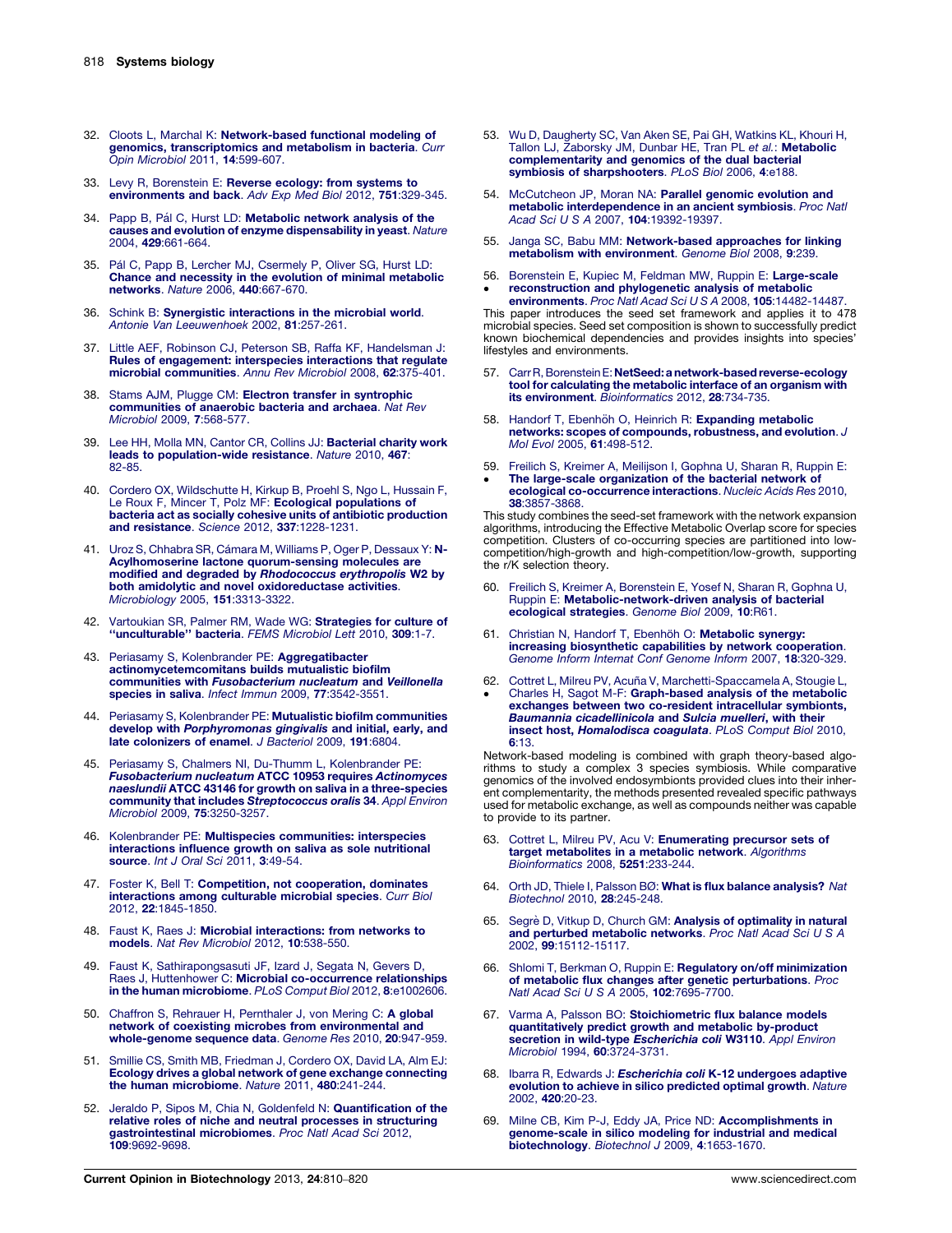<span id="page-9-0"></span>70. Thiele I, Palsson BØ: A protocol for generating a [high-quality](http://refhub.elsevier.com/S0958-1669(13)00082-7/sbref0350)  $\bullet$ genome-scale metabolic [reconstruction](http://refhub.elsevier.com/S0958-1669(13)00082-7/sbref0350). Nat Protoc 2010, 5[:93-121.](http://refhub.elsevier.com/S0958-1669(13)00082-7/sbref0350)

A step by step protocol for manual reconstruction of constraint-based models.

- 71. Henry CS, DeJongh M, Best AA, [Frybarger](http://refhub.elsevier.com/S0958-1669(13)00082-7/sbref0355) PM, Linsay B,
- $\bullet$ Stevens RL: [High-throughput](http://refhub.elsevier.com/S0958-1669(13)00082-7/sbref0355) generation, optimization and analysis of [genome-scale](http://refhub.elsevier.com/S0958-1669(13)00082-7/sbref0355) metabolic models. Nat Biotechnol 2010, 28[:969-974.](http://refhub.elsevier.com/S0958-1669(13)00082-7/sbref0355)

The automatic SEED pipeline for constraint-based model reconstruction from sequenced genomes.

- 72. Feng X, Xu Y, Chen Y, Tang YJ: [MicrobesFlux:](http://refhub.elsevier.com/S0958-1669(13)00082-7/sbref0360) a web platform for drafting [metabolic](http://refhub.elsevier.com/S0958-1669(13)00082-7/sbref0360) models from the KEGG database. BMC Syst Biol [2012,](http://refhub.elsevier.com/S0958-1669(13)00082-7/sbref0360) 6:94.
- 73. Stolyar S, Van Dien S, [Hillesland](http://refhub.elsevier.com/S0958-1669(13)00082-7/sbref0365) KL, Pinel N, Lie TJ, Leigh JA,

 $\bullet$ Stahl DA: Metabolic modeling of a [mutualistic](http://refhub.elsevier.com/S0958-1669(13)00082-7/sbref0365) microbial [community](http://refhub.elsevier.com/S0958-1669(13)00082-7/sbref0365). Mol Syst Biol 2007, 3:92.

The first attempt to model metabolic interactions between two organisms with a simplified constraint-based model that contains a limited number of pathways.

74. Freilich S, [Zarecki](http://refhub.elsevier.com/S0958-1669(13)00082-7/sbref0370) R, Eilam O, Segal ES, Henry CS, Kupiec M,

 $\bullet$ Gophna U, Sharan R, Ruppin E: [Competitive](http://refhub.elsevier.com/S0958-1669(13)00082-7/sbref0370) and cooperative metabolic interactions in bacterial [communities](http://refhub.elsevier.com/S0958-1669(13)00082-7/sbref0370). Nat Commun [2011,](http://refhub.elsevier.com/S0958-1669(13)00082-7/sbref0370) 2:589.

This study utilizes automatically reconstructed models to assess competitive and cooperative potential among numerous bacterial pairs. Analysis of the predicted interactions coupled with ecological data demonstrates the role of competition in community assembly and the unidirectional nature of cooperative interactions.

75. Wintermute EH, Silver PA: Emergent [cooperation](http://refhub.elsevier.com/S0958-1669(13)00082-7/sbref0375) in microbial [metabolism](http://refhub.elsevier.com/S0958-1669(13)00082-7/sbref0375). Mol Syst Biol 2010, 6:1-7.

• metabolism. Mol Syst Biol 2010, 6:1-7.<br>A computational and experimental study of metabolic cross-feeding between E. coli auxotrophs.

- 76. Zengler K, Palsson BO: A road map for the [development](http://refhub.elsevier.com/S0958-1669(13)00082-7/sbref0380) of [community](http://refhub.elsevier.com/S0958-1669(13)00082-7/sbref0380) systems (CoSy) biology. Nat Rev: Microbiol 2012, 10[:366-372.](http://refhub.elsevier.com/S0958-1669(13)00082-7/sbref0380)
- 77. Taffs R, Aston JE, Brileya K, Jay Z, Klatt CG, [McGlynn](http://refhub.elsevier.com/S0958-1669(13)00082-7/sbref0385) S,
- $\bullet$ -Mallette N, [Montross](http://refhub.elsevier.com/S0958-1669(13)00082-7/sbref0385) S, Gerlach R, Inskeep WP et al.: In silico [approaches](http://refhub.elsevier.com/S0958-1669(13)00082-7/sbref0385) to study mass and energy flows in microbial consortia: a [syntrophic](http://refhub.elsevier.com/S0958-1669(13)00082-7/sbref0385) case study. BMC Syst Biol 2009, 3:114.

A study that presents three fundamentally different schemes for microbial consortia modeling, including a compartmentalized modeling approach, a pooled modeling approach, and a nested modeling approach. These methods are examined using data from thermophilic, phototrophic mat communities, highlighting various considerations for choosing an appropriate modeling scheme.

- 78. Klitgord N, Segrè D: The importance of [compartmentalization](http://refhub.elsevier.com/S0958-1669(13)00082-7/sbref0390) in metabolic flux models: yeast as an [ecosystem](http://refhub.elsevier.com/S0958-1669(13)00082-7/sbref0390) of organelles. [Genome](http://refhub.elsevier.com/S0958-1669(13)00082-7/sbref0390) Inform 2010, 22:41-55.
- 79. Zhuang K, [Izallalen](http://refhub.elsevier.com/S0958-1669(13)00082-7/sbref0395) M, Mouser P, Richter H, Risso C, Mahadevan R, Lovley DR: [Genome-scale](http://refhub.elsevier.com/S0958-1669(13)00082-7/sbref0395) dynamic modeling of the [competition](http://refhub.elsevier.com/S0958-1669(13)00082-7/sbref0395) between Rhodoferax and Geobacter in anoxic subsurface [environments](http://refhub.elsevier.com/S0958-1669(13)00082-7/sbref0395). ISME J 2011, 5:305-316.
- 80. Klitgord N, Segrè D: [Environments](http://refhub.elsevier.com/S0958-1669(13)00082-7/sbref0400) that induce synthetic microbial [ecosystems](http://refhub.elsevier.com/S0958-1669(13)00082-7/sbref0400). PLoS Comput Biol 2010, 6:e1001002.
- 81. Zomorrodi AR, Maranas CD: OptCom: a multi-level [optimization](http://refhub.elsevier.com/S0958-1669(13)00082-7/sbref0405) [framework](http://refhub.elsevier.com/S0958-1669(13)00082-7/sbref0405) for the metabolic modeling and analysis of microbial [communities](http://refhub.elsevier.com/S0958-1669(13)00082-7/sbref0405). PLoS Comput Biol 2012, 8:e1002363.
- 82. Gordon Jl, [Klaenhammer](http://refhub.elsevier.com/S0958-1669(13)00082-7/sbref0410) TR: Colloquium paper: a rendezvous with our microbes. Proc Natl Acad Sci 2011, 108[:4513-4515.](http://refhub.elsevier.com/S0958-1669(13)00082-7/sbref0410)
- 83. [Gianoulis](http://refhub.elsevier.com/S0958-1669(13)00082-7/sbref0415) TA, Raes J, Patel PV, Bjornson R, Korbel JO, Letunic I, Yamada T, Paccanaro A, Jensen LJ, Snyder M et al.: [Quantifying](http://refhub.elsevier.com/S0958-1669(13)00082-7/sbref0415) [environmental](http://refhub.elsevier.com/S0958-1669(13)00082-7/sbref0415) adaptation of metabolic pathways in [metagenomics](http://refhub.elsevier.com/S0958-1669(13)00082-7/sbref0415). Proc Natl Acad Sci U S A 2009, 106:1374-1379.
- 84. Dinsdale EA, [Edwards](http://refhub.elsevier.com/S0958-1669(13)00082-7/sbref0420) RA, Hall D, Angly F, Breitbart M, Brulc JM, Furlan M, Desnues C, Haynes M, Li L et al.: [Functional](http://refhub.elsevier.com/S0958-1669(13)00082-7/sbref0420) [metagenomic](http://refhub.elsevier.com/S0958-1669(13)00082-7/sbref0420) profiling of nine biomes. Nature 2008, 452:629- [632.](http://refhub.elsevier.com/S0958-1669(13)00082-7/sbref0420)
- 85. Meyer F, [Paarmann](http://refhub.elsevier.com/S0958-1669(13)00082-7/sbref0425) D, D'Souza M, Olson R, Glass EM, Kubal M, Paczian T, [Rodriguez](http://refhub.elsevier.com/S0958-1669(13)00082-7/sbref0425) A, Stevens R, Wilke A et al.: The [metagenomics](http://refhub.elsevier.com/S0958-1669(13)00082-7/sbref0425) RAST server — a public resource for the

automatic [phylogenetic](http://refhub.elsevier.com/S0958-1669(13)00082-7/sbref0425) and functional analysis of [metagenomes](http://refhub.elsevier.com/S0958-1669(13)00082-7/sbref0425). BMC Bioinformatics 2008, 9:386

- 86. Yamada T, Letunic I, Okuda S, [Kanehisa](http://refhub.elsevier.com/S0958-1669(13)00082-7/sbref0430) M, Bork P: **iPath2.0:** [interactive](http://refhub.elsevier.com/S0958-1669(13)00082-7/sbref0430) pathway explorer. Nucleic Acids Res 2011, 39:W412- [W415.](http://refhub.elsevier.com/S0958-1669(13)00082-7/sbref0430)
- 87. Markowitz VM, Chen I-min A, Chu K, Szeto E, [Palaniappan](http://refhub.elsevier.com/S0958-1669(13)00082-7/sbref0435) K Grechkin Y, Ratner A, Jacob B, Pati A, [Huntemann](http://refhub.elsevier.com/S0958-1669(13)00082-7/sbref0435) M et al.: IMG/ M: the integrated [metagenome](http://refhub.elsevier.com/S0958-1669(13)00082-7/sbref0435) data management and [comparative](http://refhub.elsevier.com/S0958-1669(13)00082-7/sbref0435) analysis system. Nucleic Acids Res 2012, 40: [123-129.](http://refhub.elsevier.com/S0958-1669(13)00082-7/sbref0435)
- 88. [Abubucker](http://refhub.elsevier.com/S0958-1669(13)00082-7/sbref0440) S, Segata N, Goll J, Schubert AM, Izard J, Cantarel BL,

--[Rodriguez-Mueller](http://refhub.elsevier.com/S0958-1669(13)00082-7/sbref0440) B, Zucker J, Thiagarajan M, Henrissat B et al.: Metabolic [reconstruction](http://refhub.elsevier.com/S0958-1669(13)00082-7/sbref0440) for metagenomic data and its application to the human [microbiome](http://refhub.elsevier.com/S0958-1669(13)00082-7/sbref0440). PLoS Comput Biol 2012, 8[:e1002358.](http://refhub.elsevier.com/S0958-1669(13)00082-7/sbref0440)

The HUMAnN software pipeline maps metagenomic data to modules and pathways and calculates scores of abundance and evenness. Procedures like gap-filling and smoothing facilitate a focus on functionally oriented subsystems within the microbiome, allowing one to infer the presence or absence of genes by placing them in a functional context.

89. Liu B, Pop M: MetaPath: identifying [differentially](http://refhub.elsevier.com/S0958-1669(13)00082-7/sbref0445) abundant metabolic pathways in [metagenomic](http://refhub.elsevier.com/S0958-1669(13)00082-7/sbref0445) datasets. BMC Proc [2011,](http://refhub.elsevier.com/S0958-1669(13)00082-7/sbref0445) 5:S9.

MetaPath applies a greedy heuristic algorithm to enzyme abundances overlaid on KEGG global metabolism pathways to identify subnetworks that are differentially abundant among groups of metagenomic samples.

- 90. Larsen PE, Collart FR, Field D, Meyer F, [Keegan](http://refhub.elsevier.com/S0958-1669(13)00082-7/sbref0450) KP, Henry CS,
- -McGrath J, Quinn J, Gilbert JA: Predicted Relative [Metabolomic](http://refhub.elsevier.com/S0958-1669(13)00082-7/sbref0450) Turnover (PRMT): [determining](http://refhub.elsevier.com/S0958-1669(13)00082-7/sbref0450) metabolic turnover from a coastal marine [metagenomic](http://refhub.elsevier.com/S0958-1669(13)00082-7/sbref0450) dataset. Microb Inform Exp 2011, 1:4.

A methodology is described to quantify differential metabolite consumption and production in the context of community-wide abundance of enzymatic reactions. A matrix linking annotated enzymes in a metagenomic sample to associated substrates and products is multiplied by normalized enzyme abundances to generate a turnover score for each metabolite.

- 91. Hooper LV: Commensal [host-bacterial](http://refhub.elsevier.com/S0958-1669(13)00082-7/sbref0455) relationships in the gut. Science 2001, 292[:1115-1118.](http://refhub.elsevier.com/S0958-1669(13)00082-7/sbref0455)
- 92. Fischbach MA, Sonnenburg JL: Eating for two: how [metabolism](http://refhub.elsevier.com/S0958-1669(13)00082-7/sbref0460) establishes [interspecies](http://refhub.elsevier.com/S0958-1669(13)00082-7/sbref0460) interactions in the gut. Cell Host Microbe 2011, 10[:336-347.](http://refhub.elsevier.com/S0958-1669(13)00082-7/sbref0460)
- 93. [Vijay-Kumar](http://refhub.elsevier.com/S0958-1669(13)00082-7/sbref0465) M, Aitken JD, Carvalho FA, Cullender TC, Mwangi S, [Srinivasan](http://refhub.elsevier.com/S0958-1669(13)00082-7/sbref0465) S, Sitaraman SV, Knight R, Ley RE, Gewirtz AT: Metabolic syndrome and altered gut [microbiota](http://refhub.elsevier.com/S0958-1669(13)00082-7/sbref0465) in mice lacking Toll-like receptor 5. Science 2010, 328[:228-231.](http://refhub.elsevier.com/S0958-1669(13)00082-7/sbref0465)
- 94. Round JL, [Mazmanian](http://refhub.elsevier.com/S0958-1669(13)00082-7/sbref0470) SK: The gut microbiota shapes intestinal immune [responses](http://refhub.elsevier.com/S0958-1669(13)00082-7/sbref0470) during health and disease. Nat Rev Immunol 2009, 9[:313-323.](http://refhub.elsevier.com/S0958-1669(13)00082-7/sbref0470)
- 95. Heijtz RD, Wang S, Anuar F, Qian Y, Björkholm B, [Samuelsson](http://refhub.elsevier.com/S0958-1669(13)00082-7/sbref0475) A,<br>Hibberd ML, Forssberg H, Pettersson S: **Normal gut [microbiota](http://refhub.elsevier.com/S0958-1669(13)00082-7/sbref0475)** modulates brain [development](http://refhub.elsevier.com/S0958-1669(13)00082-7/sbref0475) and behavior. Proc Natl Acad Sci U S A 2011, 108[:3047-3052.](http://refhub.elsevier.com/S0958-1669(13)00082-7/sbref0475)
- 96. Wilson ID, Nicholson JK: The role of gut [microbiota](http://refhub.elsevier.com/S0958-1669(13)00082-7/sbref0480) in drug response. Curr Pharm Des 2009, 15[:1519-1523.](http://refhub.elsevier.com/S0958-1669(13)00082-7/sbref0480)
- 97. [Turnbaugh](http://refhub.elsevier.com/S0958-1669(13)00082-7/sbref0485) PJ, Ley RE, Mahowald MA, Magrini V, Mardis ER, Gordon JI: An [obesity-associated](http://refhub.elsevier.com/S0958-1669(13)00082-7/sbref0485) gut microbiome with increased capacity for energy harvest. Nature 2006, 444[:1027-1031.](http://refhub.elsevier.com/S0958-1669(13)00082-7/sbref0485)
- 98. Bäckhed F, Ley RE, [Sonnenburg](http://refhub.elsevier.com/S0958-1669(13)00082-7/sbref0490) JL, Peterson DA, Gordon JI: [Host-bacterial](http://refhub.elsevier.com/S0958-1669(13)00082-7/sbref0490) mutualism in the human intestine. Science 2005, 307[:1915-1920.](http://refhub.elsevier.com/S0958-1669(13)00082-7/sbref0490)
- 99. Duarte NC, Becker SA, [Jamshidi](http://refhub.elsevier.com/S0958-1669(13)00082-7/sbref0495) N, Thiele I, Mo ML, Vo TD, Srivas R, Palsson BØ: Global [reconstruction](http://refhub.elsevier.com/S0958-1669(13)00082-7/sbref0495) of the human [metabolic](http://refhub.elsevier.com/S0958-1669(13)00082-7/sbref0495) network based on genomic and bibliomic data. Proc Natl Acad Sci U S A 2007, 104[:1777-1782.](http://refhub.elsevier.com/S0958-1669(13)00082-7/sbref0495)
- 100. Wang Y, Eddy JA, Price ND: [Reconstruction](http://refhub.elsevier.com/S0958-1669(13)00082-7/sbref0500) of genome-scale [metabolic](http://refhub.elsevier.com/S0958-1669(13)00082-7/sbref0500) models for 126 human tissues using mCADRE. BMC Syst Biol [2012,](http://refhub.elsevier.com/S0958-1669(13)00082-7/sbref0500) 6:153.
- 101. Jerby L, Shlomi T, Ruppin E: [Computational](http://refhub.elsevier.com/S0958-1669(13)00082-7/sbref0505) reconstruction of [tissue-specific](http://refhub.elsevier.com/S0958-1669(13)00082-7/sbref0505) metabolic models: application to human liver [metabolism](http://refhub.elsevier.com/S0958-1669(13)00082-7/sbref0505). Mol Syst Biol 2010, 6:401.